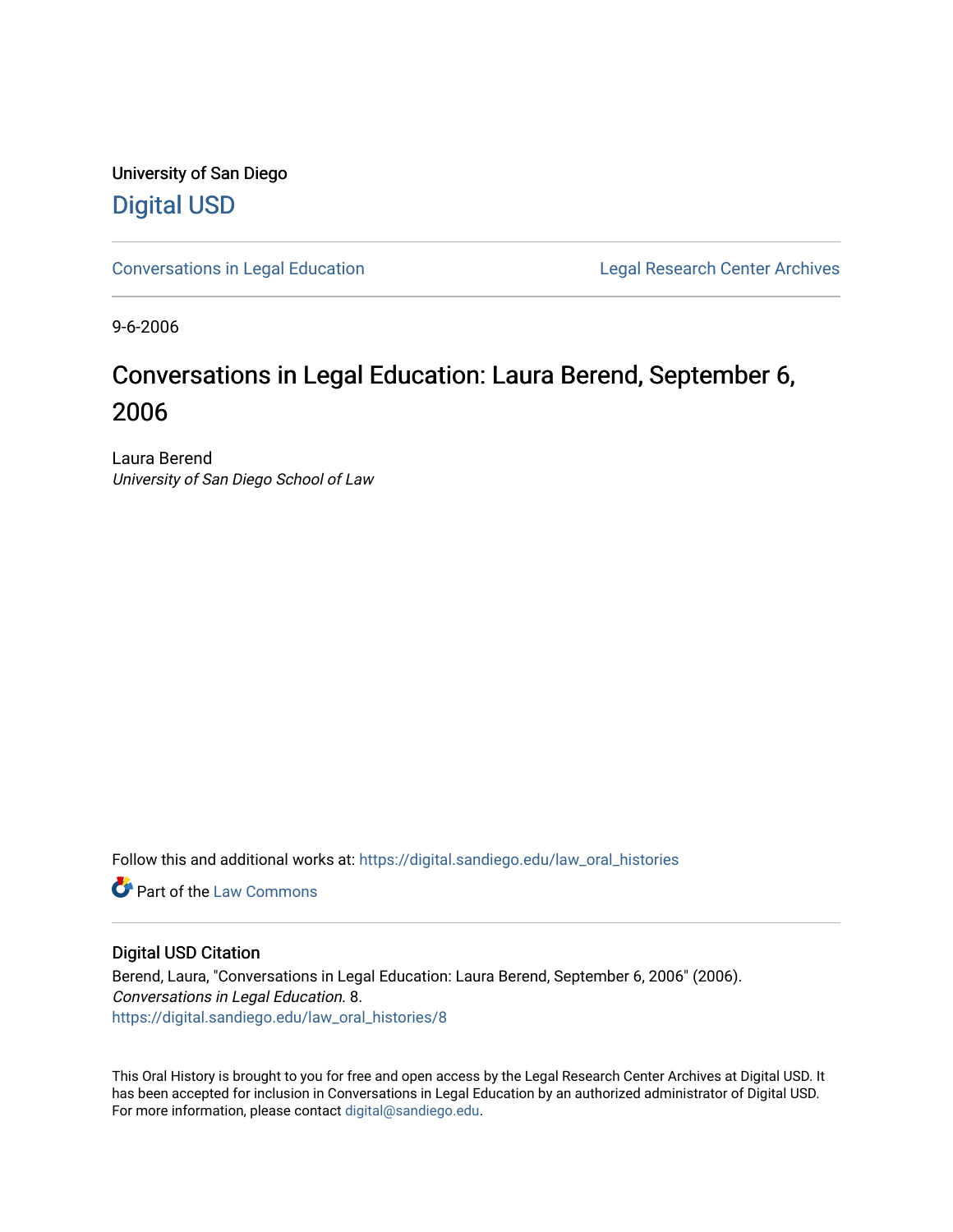## CONVERSATIONS IN LEGAL EDUCATION:

ORAL HISTORIES OF THE FIRST HALF-CENTURY OF THE UNIVERSITY OF SAN DIEGO SCHOOL OF LAW

Narrator: Professor Laura Berend Interviewer: Ruth Levor Recorder: Ruth Levor Date: September 6, 2006 Accession No.: OH-LRC-Berend-3A

TAPE 3A: SIDE A

f

RL: This is an interview of Professor Laura Berend for the project Conversation in Legal Education. Oral histories of the first half century of the University of San Diego, School of Law. The interview is being conducted by Ruth Levor at the University of San Diego, Legal Research Center on September 6, 2006. This is the third session of this set of interviews. Tapes and transcripts of this interview will be archived at the University of San Diego's Copley Library.

RL: I spoke and I know this because I have notes, not because I have independent memory, we were talking about at Clinic students and whether they were fresh out of college or whether they were people who had come to school later in life. So I wanted to follow up on that with talking about how well you felt, in your observations, they were prepared for the rigors of Law School.

LB: I think that's changed over the years. In two respects the students have changed a little bit and I've gotten older with a lot more teaching experience under my belt. Initially I thought they were very young because I was used to training lawyers. I can tell you now the last few years, maybe last 5 to 10 years, I think the students are quite a bit smarter than they used to be intellectually; however, they are no more mature emotionally. So, there's sort of a chasm between the intellectual pieces and the emotional pieces which makes it difficult sometimes for them to exercise good judgment. They can be so smart and yet have lousy judgment. Not only about their way to handle their school work, but the way to keep themselves healthy and focused on school themselves. Just to take care of themselves can be a problem. Being smart isn't enough.

RL: What about in than how they deal with clients in either simulations or in real situations?

LB: Depends on what kind of clients. Now as you know we don't have live client criminal clinic anymore. So, I don't have that many chances to observe students with clients. And my bail project class I almost never sat through interviews with expungement clients even. I would debrief the students afterwards. And I think, maybe because of that gap between emotional and intellectual maturity, they still have a lot of trouble developing a relationship. Just basic rapport with a person as a professional. They don't know where to start. They don't know how to identify themselves. Empathy is still there. They are able to empathize and get along with another human being but they're having trouble putting on a professional face.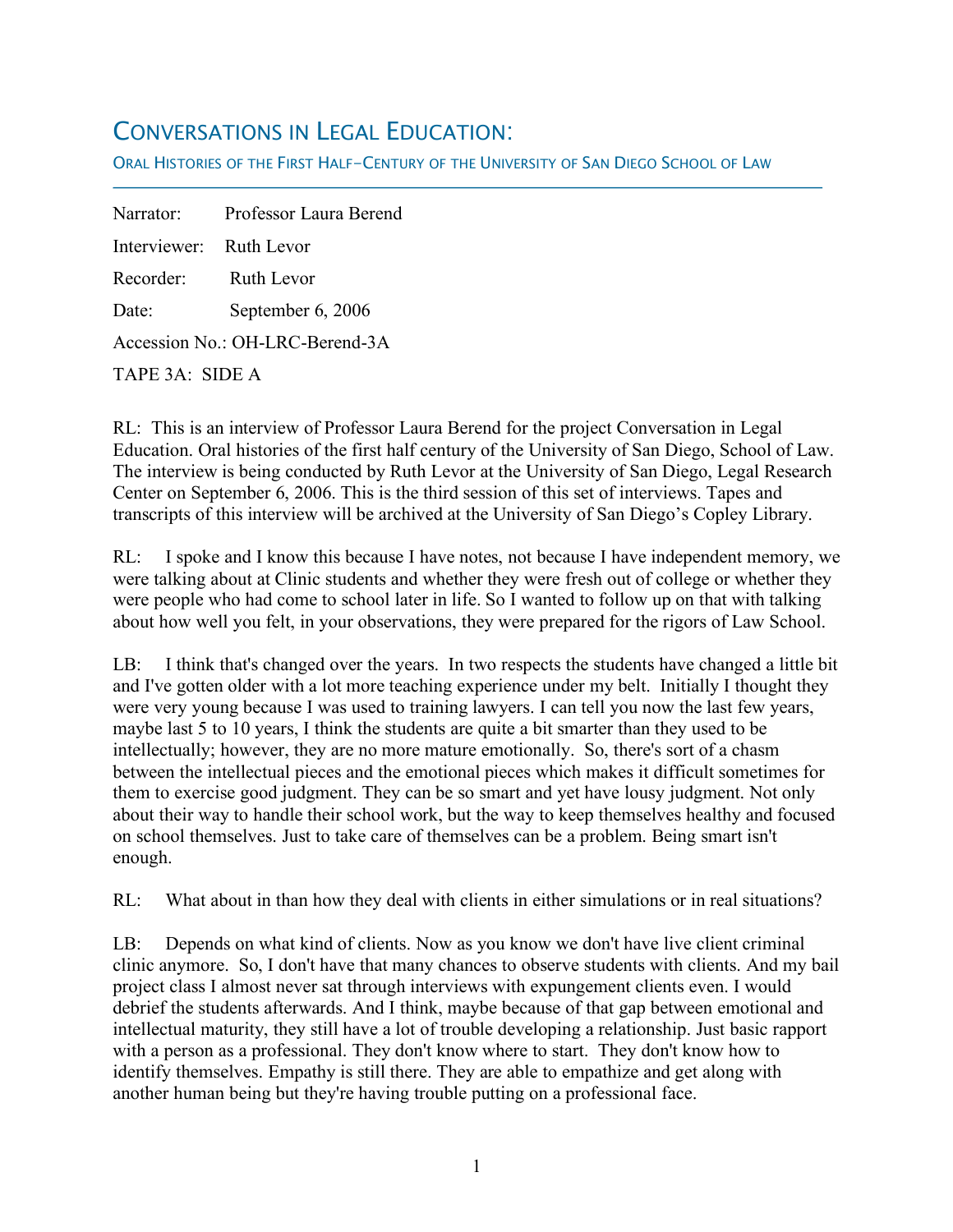RL: And what kind of things do you do to try and coach them in that regard?

LB: Debrief. Talk to them about the interviews afterwards and get them ready for the next one. And help them do cover letters, which is extremely difficult when they're sending motions out to be signed. I don't know why that's extremely difficult but it is. They just can't seem to introduce themselves in a professional way. Years ago, when we had the in-house juvenile clinic students did a fabulous job, very quickly with their delinquent clients. The clients in delinquency court and the big deal was age. The clients were younger than they were and that made such a huge difference when we moved from adult Court to juvenile court. It was overnight. And that was a wonderful, wonderful thing that allowed the students to automatically come in with some sense of authority because they were older. Not tougher, just older.

RL: Interesting. Your classes are being Clinic classes are different than being run of the mill law school substantive classes, as they are sometimes called, so I wonder if you ever use the Socratic method at all in teaching?

LB: Oh, constantly. Particularly with a live client situation. I can't get that open. I have a screwed-up hand. We used to do Clinic meetings independent of class and we talked about our case work. And that was almost exclusively Socratic method unless something was verging on incompetence or malpractice, which hardly ever happened. And in class, my first day of criminal Clinic class, we looked at police report and it's all Socratic.

RL: Do you have any favorite stories about students' experiences with clients? You know you talked about debriefing.

LB: I still think of one back in the days when we did adult court. I was pretty new to teaching. And one student who was very earnest from Bakersfield, he was very serious very, very dedicated. He thought of the law as an honorable profession that he needed to look up to. Sort of like Knights of the Round Table almost. Very serious about doing a good job for his clients he was prosecution oriented but did the in-house Clinic anyway, to his credit. And I still remember going to South Bay when we were meeting with adult clients and he was assigned an adult black man who was charged with a weapons offense. I think it was carrying a concealed weapon or something as a pistol. And that was the first time that the student had ever had a conversation with a black man. I don't know what the Bakersfield demographics are but my sense was he never come into contact with an African American person before. And our rule was, he not only made eye contact, but you shook hands when you said hello and introduced yourself. And he had a very, I could see the hesitation and he wasn't sure how to handle this and he was clearly frightened, but he did it. And that was just incredible teaching moment because the other students were there watching him. That produced excellent class discussion afterwards and he never forgot it. I'm still in touch with him and it's been probably 20 years. He's now on the bench in Bakersfield. So that was a good example.

RL: That's a great story.

LB: That was a good thing.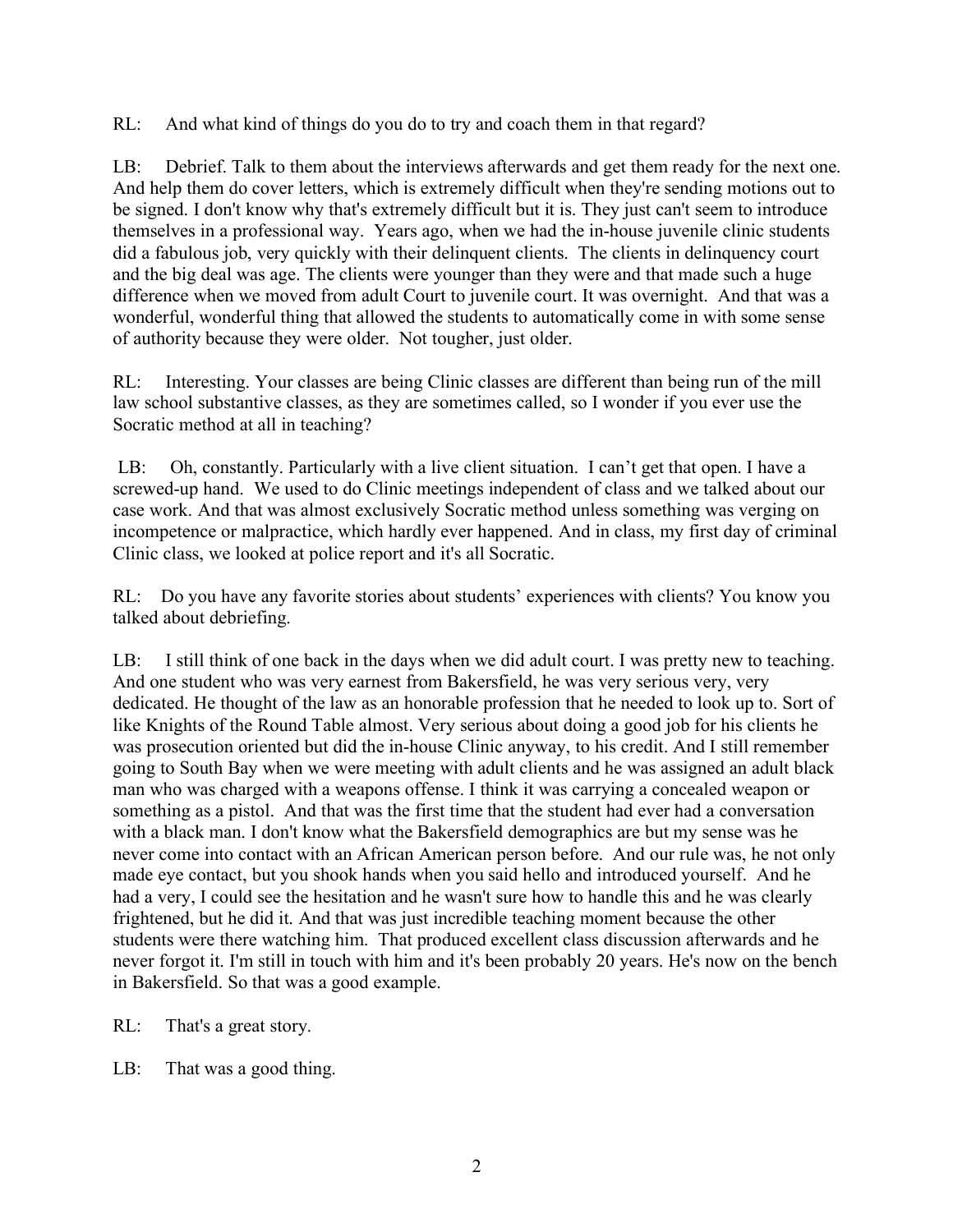RL: What about gender-based issues in terms of, let's say women going in to represent very tough clients or anything else that you can think of. I know you certainly had your share of experiences what about your students.

LB: In a Life Plan situation, I was with them or the other person teaching criminal Clinic was with them for any kind of a live client situation unless they were out of custody and came to the clinic office and then we were available. We'd sit through the first interview and they were on their own for the subsequent ones, with us within earshot, at least one of us. So, I don't remember juveniles having a problem with women students. Adults sometimes did but then they had to deal with me and it didn't get any better so that was a non-issue.

RL: Well that's good to hear.

LB: Yeah those got resolved pretty quickly.

RL: Were there any real, you know, terrible missteps on the part of the practicing attorney to be, where you had to interject?

LB: I can think of one and I have not followed up with that student and I don't know whatever became of him. It was still with the live client situation and I don't remember the client but I remember the student. I felt he had a lackadaisical attitude about being helpful and doing the required legal work it was though it was as though he were going through the motions. And I asked him about it and he said he's just something on the order of he's just one of one of many. Clearly unconcerned with the human being as opposed to just getting the legal work done. I think he told me he wanted to do civil work and as far as I'm concerned good riddance. He needed, I told him he needed to do a paper practice. Not deal with people. And I don't know whatever became of him. I don't remember, I do remember having to interrupt one student, who is currently on our faculty as a philosophy professor. He decided to get a law degree and he did a jury trial. And we had to back off a little bit, regroup, little overly enthusiastic.

RL: This is actually in courtroom?

LB: Oh yeah.

RL: In what way was he over-enthusiastic?

LB: I think he was starting to yell at the security guard. It was a Target petty theft situation and I'm cross examining him. He was starting to yell at the security guard. He is supposed to just ask the questions. Laughter.

RL: So, he got a little overly involved. This is kind of a contrast to the previous student.

LB: Exactly.

RL: We talked about to me, that he really cared.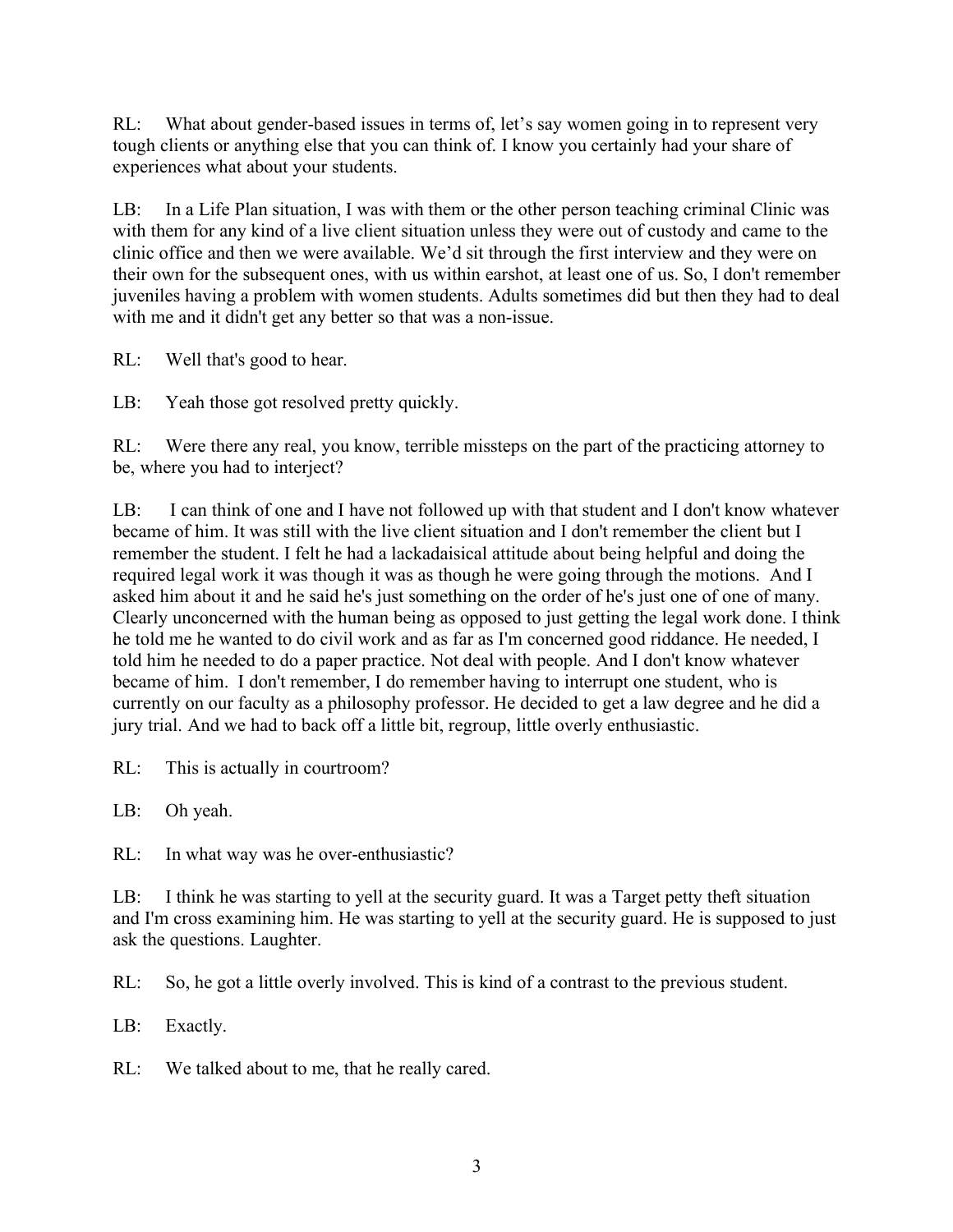LB: He certainly did. He was in a state of disbelief this could be happening. That was a good thing.

RL: But he didn't go into Criminal?

LB: No, he's still in the philosophy department and he's a terrific person and I think a terrific lawyer. The excess passion is a good thing. That you can fix.

RL: What do you think are the greatest surprises to students, going back to the live client situation, when they first start working with a client?

LB: Some I think there are two pieces to that. Some take an in-house clinic because they want to be prosecutors later on and want to see the other side. And it's always gratifying to me how easy it is for them to relate to a defendant's humanity and it's a surprise to the students that these are likeable human beings. They're not just a criminal charge. So, I think the prosecution types get a perspective that's valuable to them later. For the worst of them, assuming they are prosecutors gone bad, they've at least seen that they're praying on human beings at some point in their lives. And I don't know, I can't think of anybody who's in that category. For the defense minded students, it's gratifying to me to see a natural affinity for the underdog turning into a coherent focused legal approach. It gives their affinities some structure. And that always happens.

RL: Now there are, if I'm not mistaken, in addition to yourself other Clinic faculty who are USD law alumni. Is that correct?

LB: Corky was. Allen no. Terry no. Jean no. Hartwell no.

RL: Right. Okay so now was Corky a student of yours?

LB: No. I think he graduated ahead of me. I think he graduated in 1972.

RL: What about anyone else that works at USD? Is there anyone that's now working at the law school that was a student of yours?

LB: Janet Madden. And Judy Brenner was, until she left for UCSD.

RL: I thought that might be so. And they both took what, do you remember?

LB: Janet took Advanced Trial Add, I think my first year or second year at best. It was just unnatural in terms of coming across as that genuine warm human being. Which is why she is in the job she's in. And Judy took a Basic Trial Skills Practice, which was a big class, and I didn't get to know her very well, although she raised her hand all the time.

RL: I'll bet she did. Judy Bruner who was Judy Carbone at the time.

LB: Yes, very vocal. I can't think of anybody else.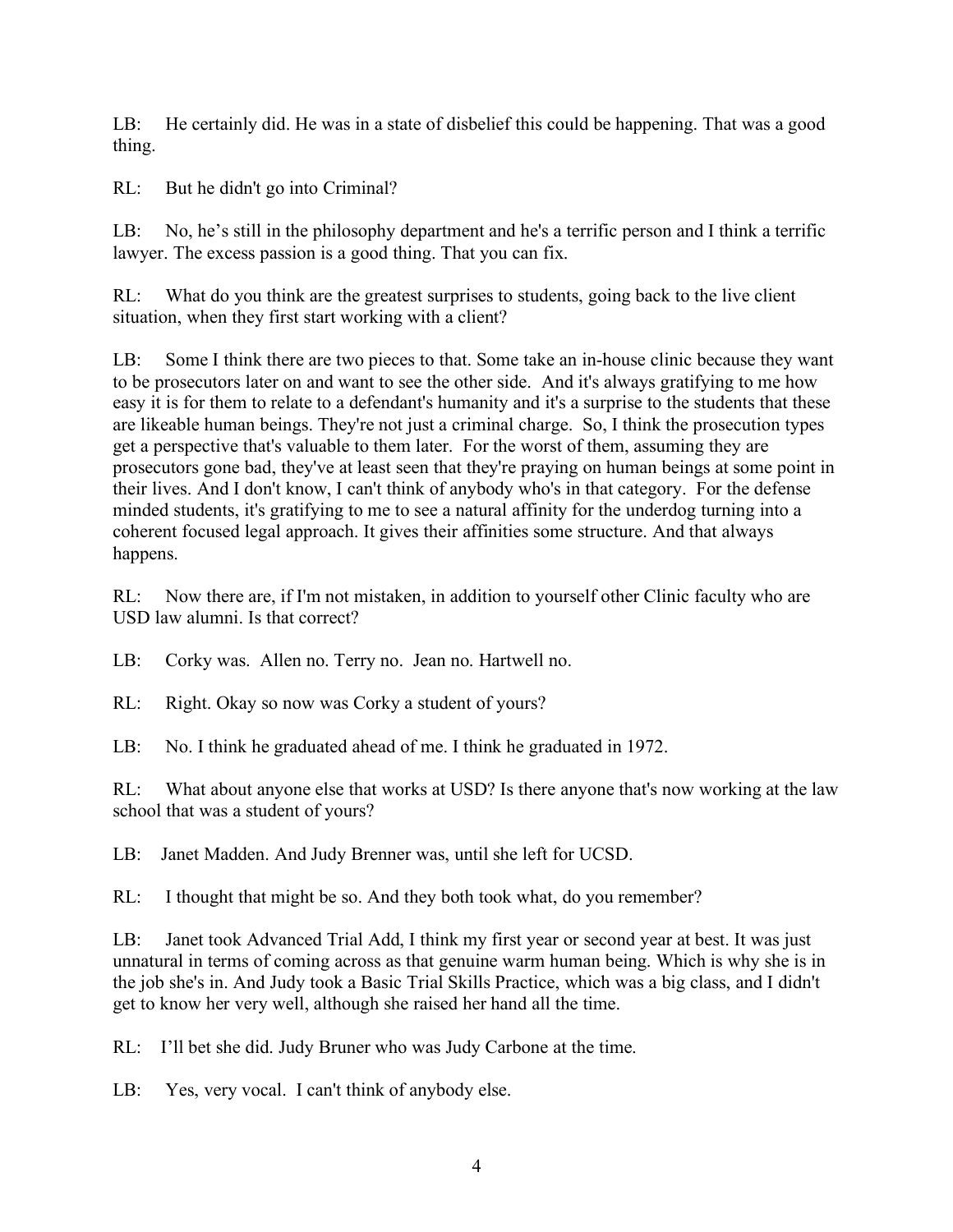RL: Remind your former students that you've talked about a few of them and what their career paths are. Some of them are on the bench. Are there any others that you can think of that you, that were students of yours and you kind of followed their careers and know what they're doing now?

LB: Oh many. I keep in touch with many of them.

RL: Can you tell us about some of them?

LB: I just got a letter from a woman, Shelly Blair, who went back home to Chicago, a couple years ago, after she graduated and had to do civil work because the Chicago PD. didn't have any openings. And she just got a job at the PD's office and sent me business card. And is positively thrilled.

RL: That's great.

LB: And another one's the prosecutor in Riverside. He was just hired permanently after the Bar. There are few of those. San Diego DA's office, there a few of those. One of them spoke in my class last week on charging. She's in the DA's office.

RL: Who is that?

LB: Lisa Rodriguez. Her husband Paul Rodriguez was in the PD's office. I keep track of a lot of them. Especially the local ones.

RL: Tell us some more. Some names that you can think of.

LB: Mell Effley is in the PD's office. He was the student training supervisor for many years, which was great, because I could just refer students to him for placements for Crim clinic and he knew the way the class was set up so he knew where to what kind of lawyers to put students with. Angie Bartosik is his replacement and she's a former student, as well. Chris Lindberg is in the DA's office and he is coming to talk. Actually, you may have met him. He's going to talk about grand juries when the grand jury class meets. He has supervised that class last year and did a much better job than I did because I don't know anything about grand juries. Other than what I've read. Those are a couple. I keep a Rolodex of them. I got a call from a former student's sister today who I haven't returned yet. She's in Orange County there are few in Orange County and they will be, they're always available to talk to students who are interested in work. That's the main reason I keep the business cards.

RL: What, I would imagine that a lot of them asked you for a, to be a reference for them is that true?

LB: Often.

RL: Is that true?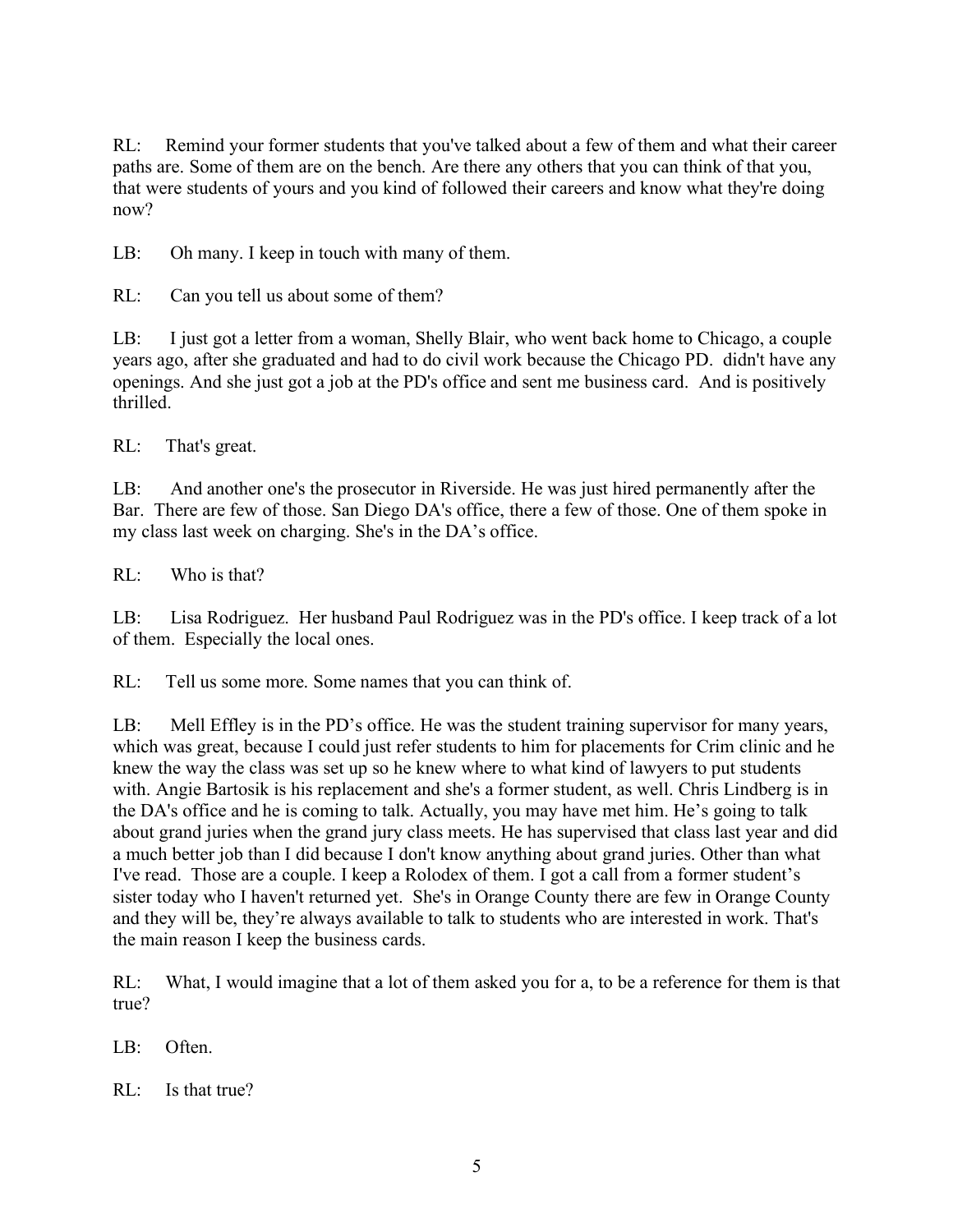LB: Yes.

RL: And I just wanted to put that on the record because I think that is the kind of service that many faculty do, for the law school, that may not be specifically recognized. That there are people who are employed because of your credibility in the community and then your ability to really give some substantive information about the applicant.

LB: I think there have to be many of us who do that. I have a whole directory in my computer of letters of recommendations for students. There a lot of them.

RL: But I do think there is a difference and I'm not making drawing any kind of a pejorative comparison between the ability of the Clinic professors to do that and those who teach other courses because the clinic professors actually do see these students operating as attorneys.

LB: True.

RL: Where as, the others can certainly talk about their academic qualifications, and their brilliance or if they were a research assistant but there's just that I think that little extra edge that you have in being able to talk about them as almost as a previous employer to them in a way.

LB: Oh, no question. That's absolutely true.

RL: Are there any specific teaching materials available for clinical education?

LB: There are now. It's gotten easier over the years.

RL: So that implies to me that there weren't when you started.

LB: No, there was nothing for Criminal Clinic or Criminal Practice class. And Jean Montoya on our faculty suggested she and I write, turn our teaching materials into a book. Which we did a few years ago. Thank God. So, we did that and made a teacher's manual out of it as well. So now all we have to do is order it like everybody else. Saves a lot of time.

RL: That's wonderful. What did you draw upon, other than your teaching materials, mean go back a step, how have these teaching materials come into existence?

LB: It started before me. I'm not sure who put them together. I talked to Rick Barron, who I started teaching with. He'd been in the Criminal Clinic before me and he wasn't sure where the original police report that we still use came from. His guess was it was a real case when we were doing adult clients and he just picked that one. And since then we've developed it but nobody knows where that started. And then we pull different materials from different phases of practice to compile the set of materials to go from arrest through sentencing. It was very time-consuming at the time.

RL: I can imagine. You started, you start with a police report, which makes sense.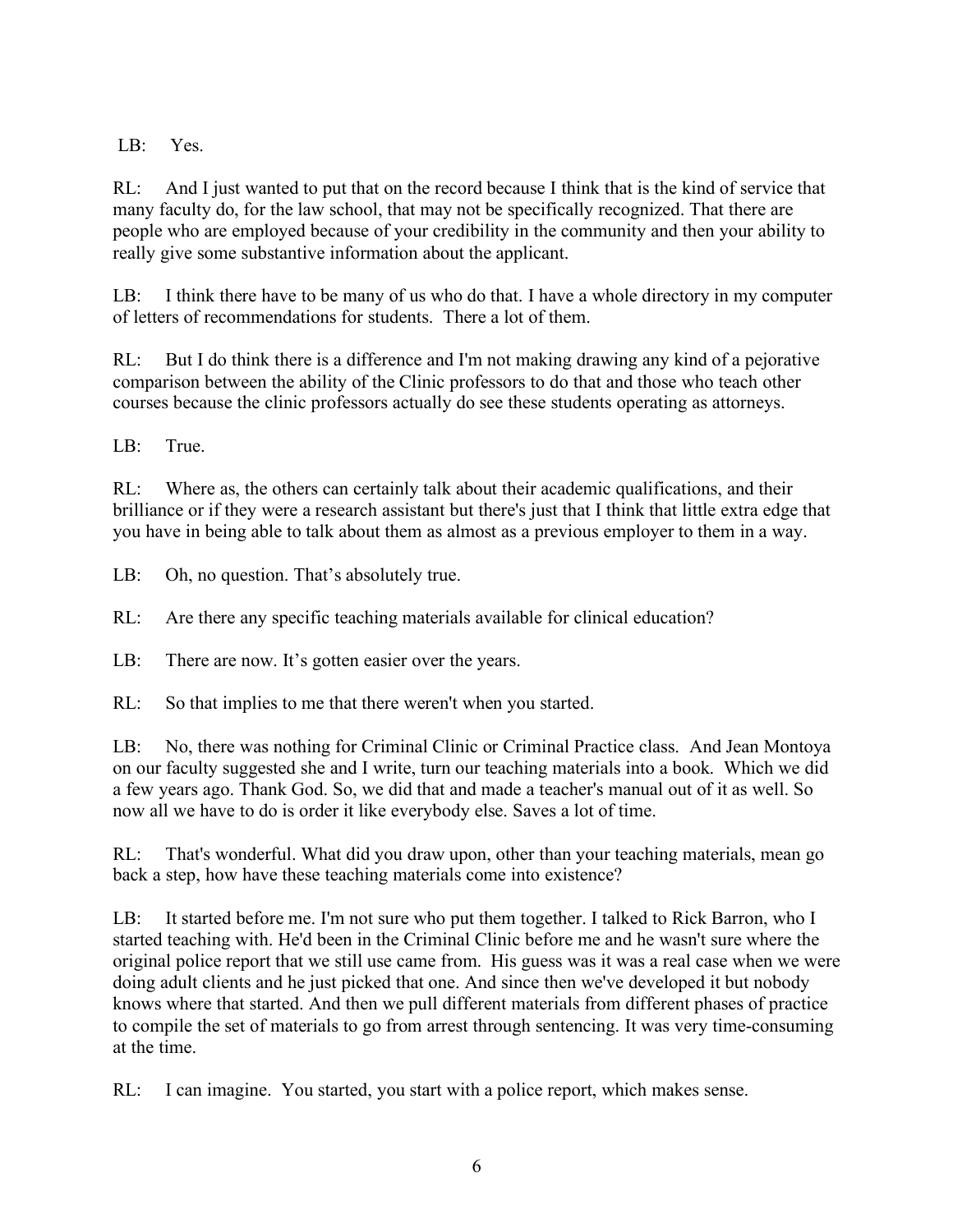LB: Right and arrest.

RL: And what other kinds of documentation do you use in these materials?

LB: We've got a bail reports to back up a bail review. Which the students will do next week. We do interviewing and counseling scenarios. That they're going to do tomorrow. They have a prelim, a piece of a prelim, they have to do. It's a felony case so they do that. They put on a piece of a grand jury, that I'm getting help with these days. Thank God. They do, they don't do a trial. They learn about discovery. They learn about pretrial motions and they have to prepare them. And they have to, they have materials that we give them for discovery purposes. They do a pleabargaining session. Which is much more difficult than they have reason to believe since they all seem to watch Law and Order. And then they do a sentencing, which is extremely difficult from a legal perspective.

RL: When they do the plea bargain, they do it among themselves?

LB: They do.

RL: They do the role playing?

LB: They do.

RL: There's no outside professional that comes in to give them a taste of what it would really be like if they were talking to a DA?

LB: I show them a video of myself and someone who used to be in the DA's office, with one of my old cases. That is a reenactment of the plea-bargaining session that happened in that case. With Florin Inamine as judge, he used to teach here. So that video is still good even though it's several hairstyles old, I've noticed. And he's now in the US Attorney's office.

RL: Who is in the Attorney's office?

LB: It's the one who was in the DA's office. It's ummm, oh my God, Bruce Smith. I don't know if he's is an alumnus or not.

RL: And then you say the sentencing is also among the hardest things for them to do?

LB: It's the hardest things to fit into the applicable legal categories that judges need to consider to impose a correct sentence. They know what they want to do for the defendant, or to the defendant, but it difficult for them to put their thoughts into the appropriate legal categories where they will fit and be recognized as applicable.

RL: And what do they use for to learn about these categories?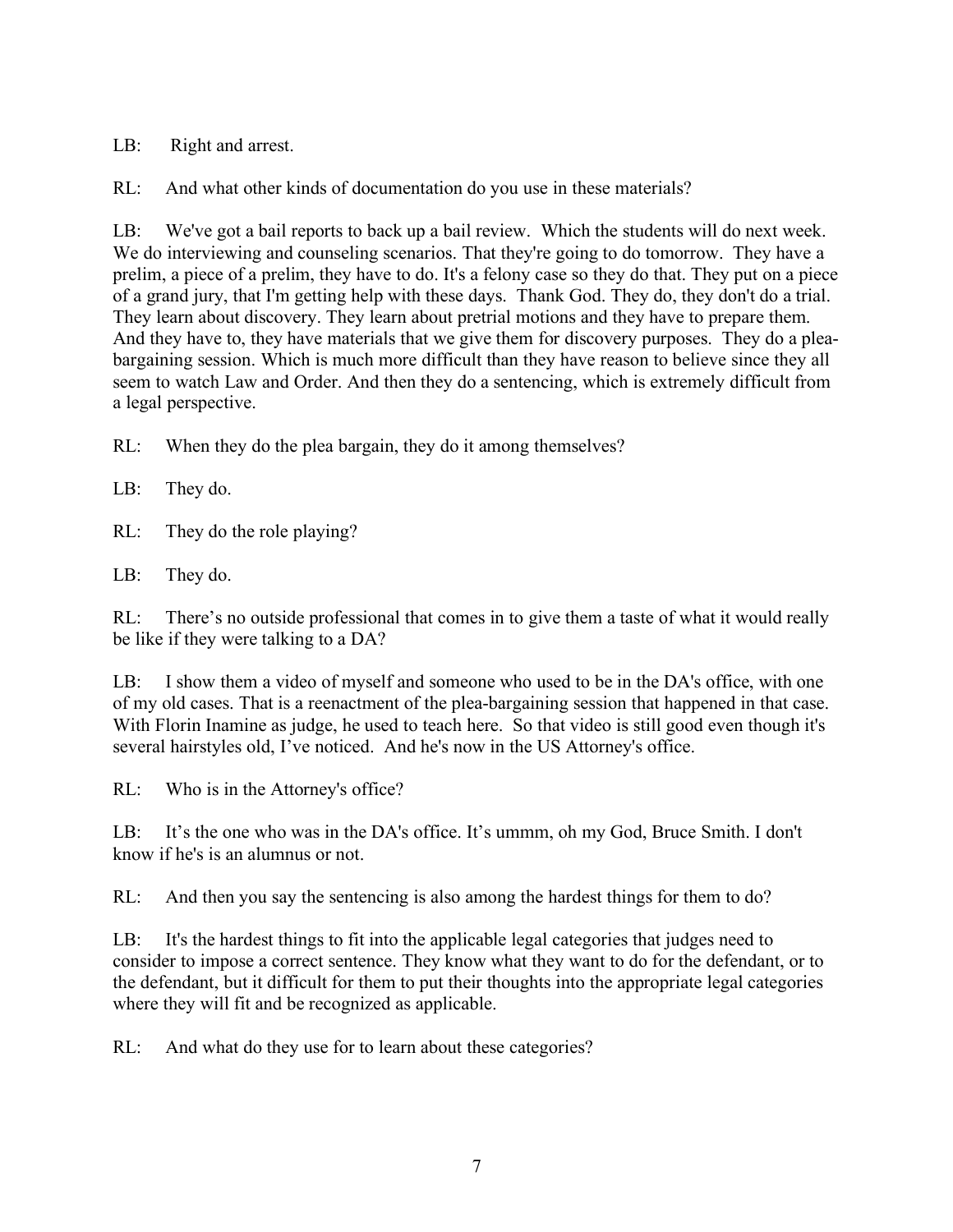LB: We give them the sentencing rolls. They are part of the materials. We give them a library that's the appendix to the book that has our California rules in them. They don't like doing that and it's hard. It's very difficult to do.

RL: And do you think it's the structure of it? The lack of flexibility to make up your own ideas about what should happen to the client?

LB: Absolutely, but that's the way the system is. To be legally relevant it's got to fit into a rule and that's hard to learn.

RL: So that leads to my next question. I think it's one of the first answers to the question and that is, what are some of the classic difficulties that are involved in clinical education? And you told me a little bit about getting the students to work with the sentencing rules. But what other things that really give them fits or give you fits.

LB: Well it's time intensive. To start with, it's not in contrast to the traditional course. It's not just a lecture to 80 people and then they leave. So that's very individual. What gives me fits, over all, is their, although they're extremely bright, most of them have trouble being articulate writers. I think writing skills are a problem and my classes are not the place to learn that indepth. My courses are structured presupposing that they've already learned that and that's not true often. I just read their first papers today for the current bunch and I have to say I was hugely relieved that all the apostrophes would seem to be in the right place for the first time in years. They're pretty well, all but one, was well written and that's a surprise.

RL: Good. And for them, what would you think they find may be frustrating about the experience?

LB: I think juggling. They have to keep a calendar. They have to figure out how to get to their placement. They have to figure out how to get to class. They have to figure out how to meet with me. This week was the first appointments with me and I have to say every single one of them is signed up this week and that hasn't happened in years. I have usually had to chase them down. So, this bunch may have figured out scheduling issues faster than the others. And they're still kids so they need to figure out their pizza time and bar-hopping time and whatever else goes on.

RL: What about you personally over these years? Has your 3-year experiences, has your approach changed?

LB: I can no longer relate to students as peers. I can tell you that. I could when I first came here I was still young enough. So, I'm at least one, sometimes two, generations removed. So, I'm automatically in a different position than they are whether I like it or not. Most of the time I don't like it. So, there's an authority there. There's also some student difficulty in realizing that I do understand their current situation. Even though there's a gap I've been out of practice a long time except for my last sabbatical and I'm glad I went back into practice for that because that helps. Helps me relate to the current criminal landscape in court. So, the generational gap has positive and negative aspects of it.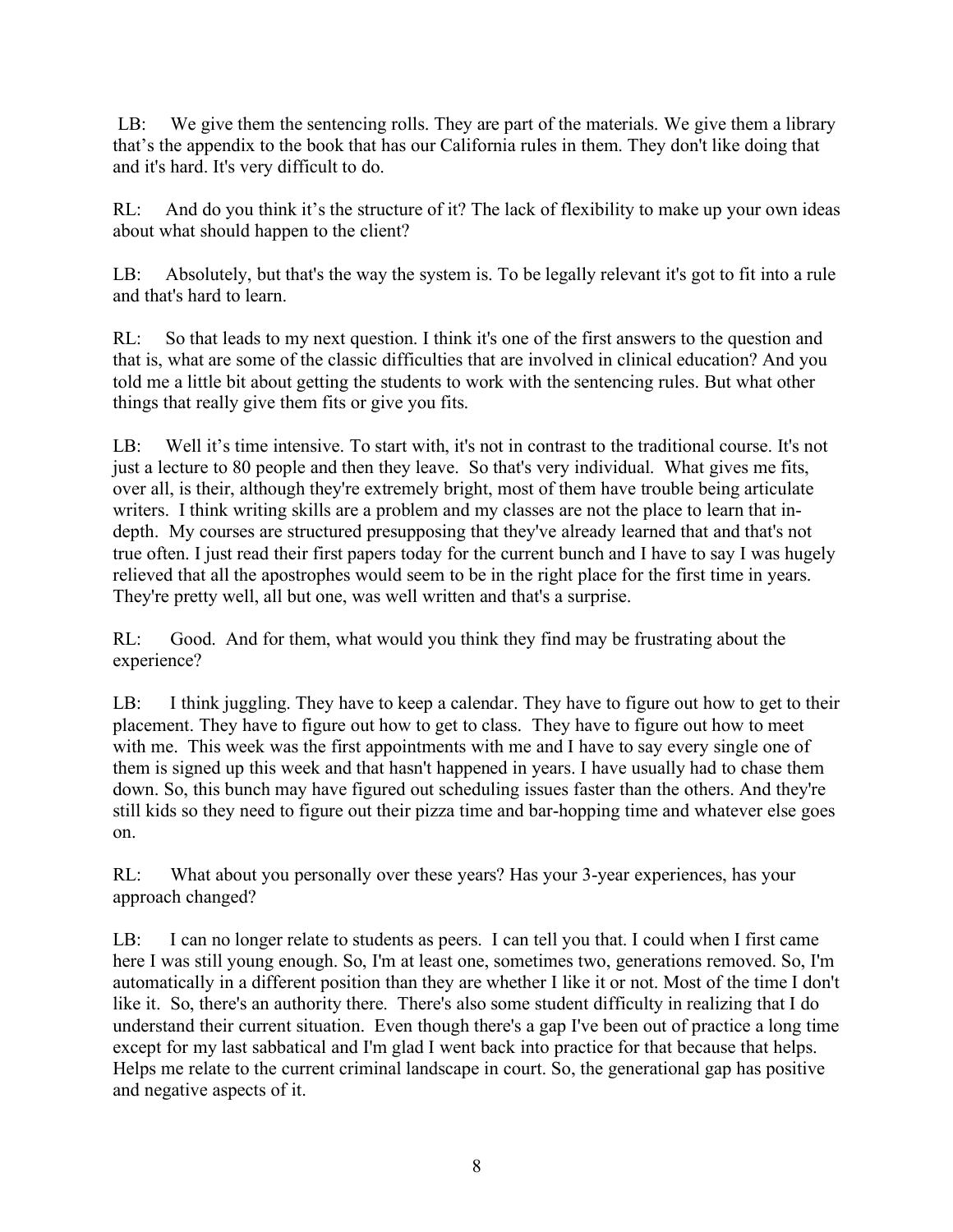RL: What did you decide? What did you do during your last sabbatical?

LB: I worked for the Alternate Public Defender. I carried a full caseload for 6 months. I worked under the supervision of a woman I trained 20 years earlier.

RL: Who was that?

LB: Jackie Crowle. C r o w l e. And I have to say I learned what it happened to me after many years of teaching. I used to be able to carry a caseload and get through the cases and that's what she continues to be very good at. And I found myself asking questions about the global implications of whatever the charges were, especially the drug charges. I wanted to talk about social policy issues and rehabilitation issues that are no longer relevant because of the way the code is setup. And restructuring the system and in some respects that isn't legally permissible because of the statutory schemes and that sort of thing and I just drove her nuts. And it drove the judges nuts because they needed to finish their calendars. They needed to get on with their cases. There isn't any time for that. I didn't realize that back then.

RL: Well do you think that's somewhat of a more academic approach?

LB: I do, but it is the practitioners who are more intimately familiar with the day-to-day workings of the system and I didn't realize, at least to my way of thinking, how much some things are out of whack, especially in drug cases. And the results weren't going to get anybody anywhere. It's strictly punitive. And it was just going to be a revolving door. There was just no point in treating a case this way because the defendant was going to come back and come back repeatedly.

RL: How long ago was this event?

LB: It was 2000, so it was 6 years ago.

RL: Now have the rules changed to any extent? I mean there, I thought that there was more a mandated treatment.

LB: There is. There is for some drug cases and as I understand it Prop 36 came into effect after I was on sabbatical and as I understand it it's been hugely successful in terms of saving money. To the court system in terms of getting people off drugs initially that's not its focus. So, I don't think the arrest rates have gone down. The recidivism rate may have come down some, which is a start, but looking at the war on drugs globally it hasn't happened.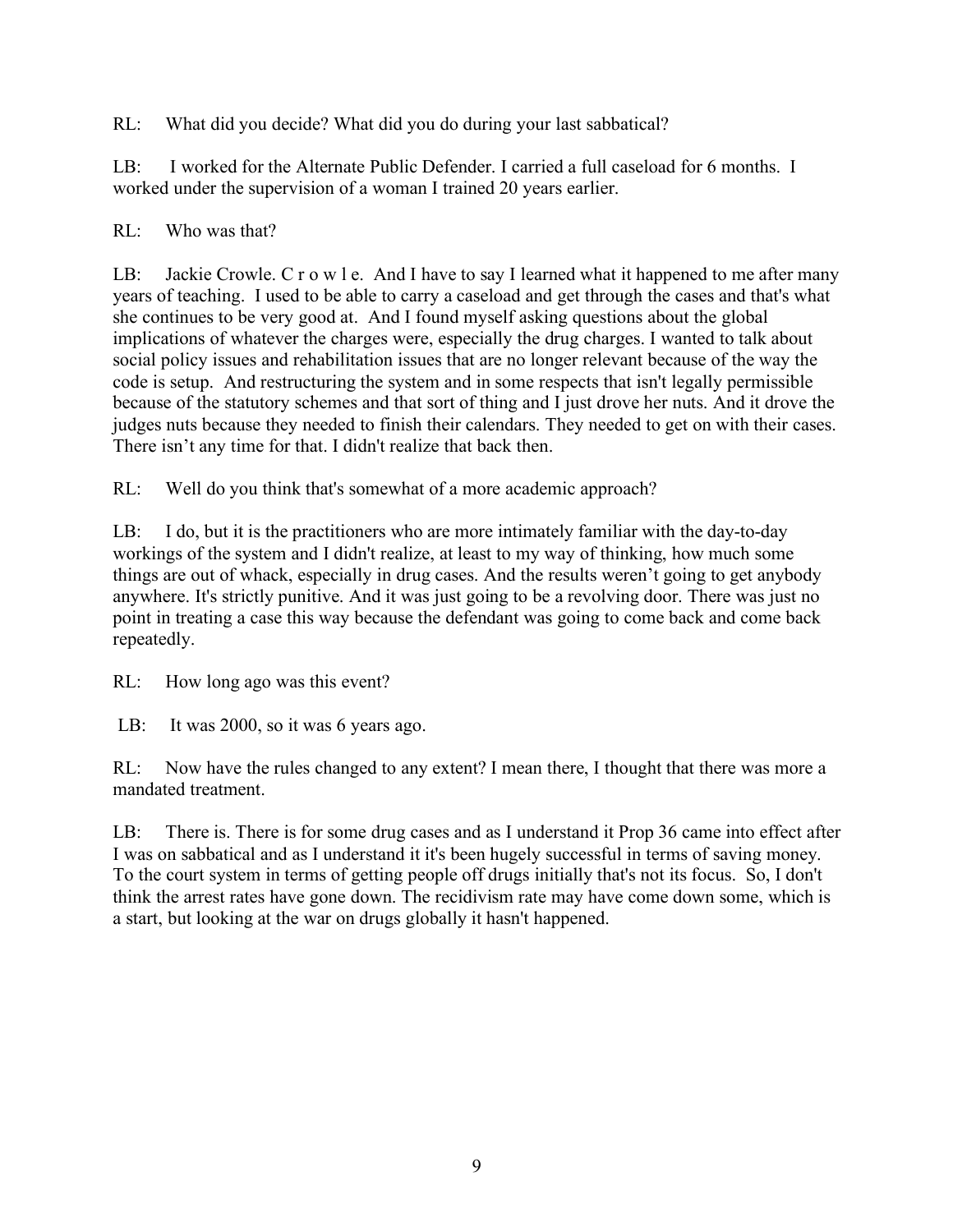## CONVERSATIONS IN LEGAL EDUCATION:

ORAL HISTORIES OF THE FIRST HALF-CENTURY OF THE UNIVERSITY OF SAN DIEGO SCHOOL OF LAW

Narrator: Professor Laura Berend Interviewer: Ruth Levor Recorder: Ruth Levor Date: September 6, 2006 Accession No.: OH-LRC-Berend-3A

TAPE 3A: SIDE B

f

RL: This is an interview of Professor Laura Berend for the project Conversation in Legal Education. Oral histories of the first half century of the University of San Diego, School of Law. The interview is being conducted by Ruth Levor at the University of San Diego, School of Law Legal Research Center on September 6, 2006. This is the third session of this set of interviews. Tapes and transcripts of this interview will be archived at the University of San Diego's Copley Library.

RL: Thank you for this. So, giving the changes in your own approach, what have you observed as the greatest changes in the clinic programs over the years? Sounds like one is the current lack of a live clinic?

LB: In the criminal area that's true. They're still, I think every other Clinic is a live client one except the criminal clinic.

RL: And did we talk about how that happened? Why that happened?

LB: Yes. That was Christine's idea. Christine Strahan split up the team-teaching requirement for crim clinic. So, without team teaching we can't manage a live client criminal Clinic. It takes two people.

RL: What about some of the other changes?

LB: In our Clinical program we have continuously added more adjuncts, who teach clinics. I think the grand total I was told, a while ago, was 12. 12 Clinics, including the ones taught by full-time faculty so we're offering a huge number of choices but we have lost. We've gone from six full-time clinical faculty to 4 since I've been here. With no sign of expanding our full-time faculty and we lost our Clinic director as well. We don't have a full-time faculty member who is the clinic director. We have an administrator who does not have a whole lot of clout.

RL: Right and is that even a full-time position?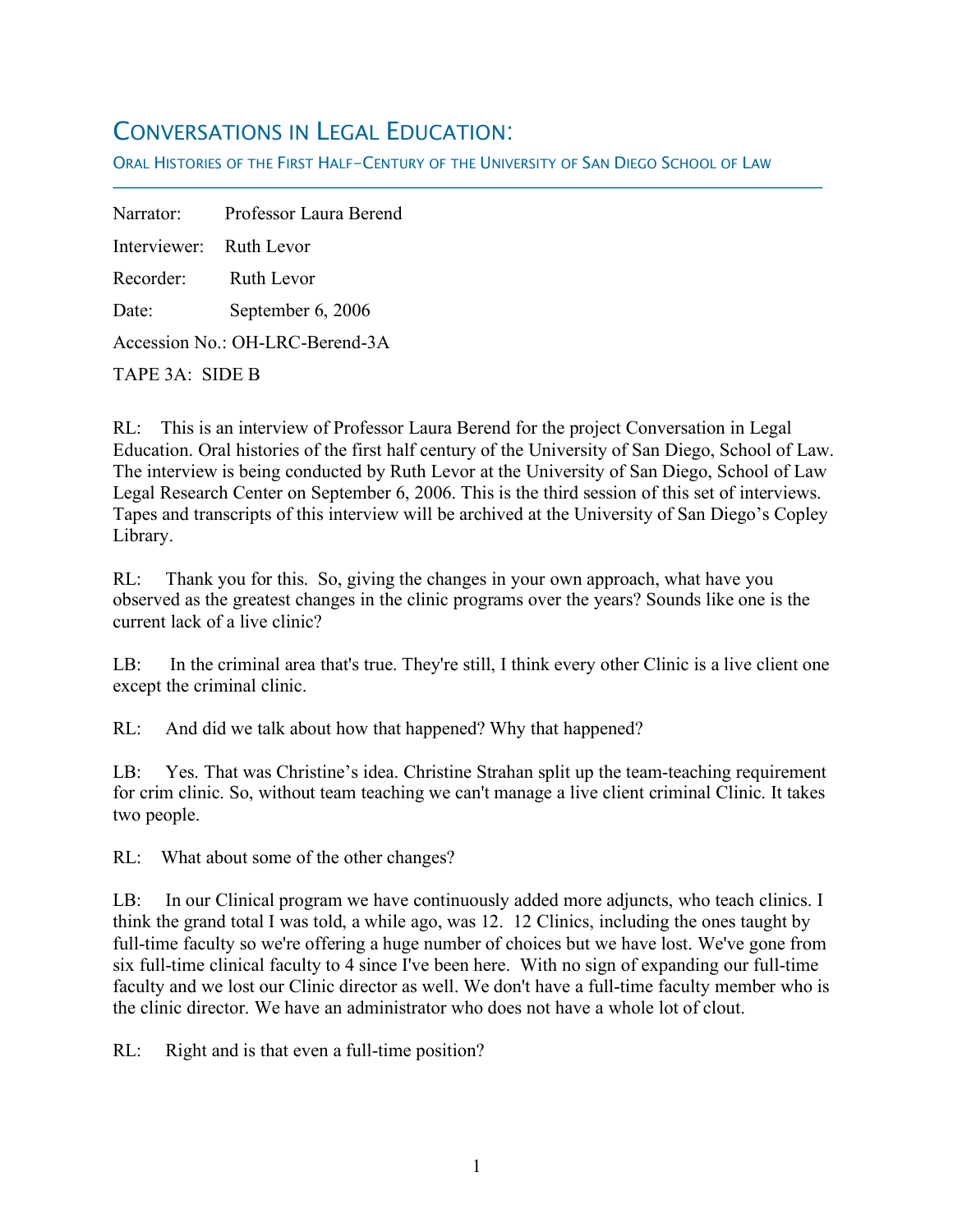LB: Terry Player was the clinic director for many years and she taught a class as well as Administrative Clinic. But she also had control of the budget. So, she managed the money in addition to overseeing all the clinics we had at the time. And yeah, that was much more than a full-time job.

RL: Well, what I was asking was, that is Margaret Dalton's position officially a full-time position?

LB: I don't know. I know she does the special ed Clinic too.

RL: Yes.

LB: So, her Clinic director position can't be full-time. If it doesn't include that.

RL: I see. Did you find the students, do you find the students to be very serious about their Clinic responsibilities?

LB: Most of the time yes.

RL: Are they competitive with one another in that setting?

LB: I do my best not to tolerate that. I'm a firm believer in collaboration and cooperation because that's what happens in criminal practice. It's not a competition sport. You are dealing with people and people's liberty, so I do my best not to tolerate competition.

RL: How do you address it? And what forms would you see them competing or trying to be competitive?

LB: I think I make it clear at the outset that that's not what we're doing here. So, I rarely have to redirect anybody. I can't remember having to do that. At least not in recent years.

RL: Now though the classes that you teach, I may have asked you this already and pardon me if I did, are they assigned grades or pass-fail?

LB: Criminal Clinic is the four tiered pass-fail with the high pass and low pass options as well. The Perspectives class, the bail project, is also that is the same. Evidence Advocacy is the same. That is a simulation class. My Ethics class that I haven't taught in several years was graded, because it also was a paper requirement. So, the Clinical ones, the traditional clinical classes are pass-fail.

RL: When they are pass fail, is there any kind of a requirement that would be analogous to the grading curve that sounds so many have to fall in to a certain category?

LB: No. I give the students a list of what they need to do to pass which is basically do all the work and then I tell him what is necessary for an honors grade. I don't need to talk about a fail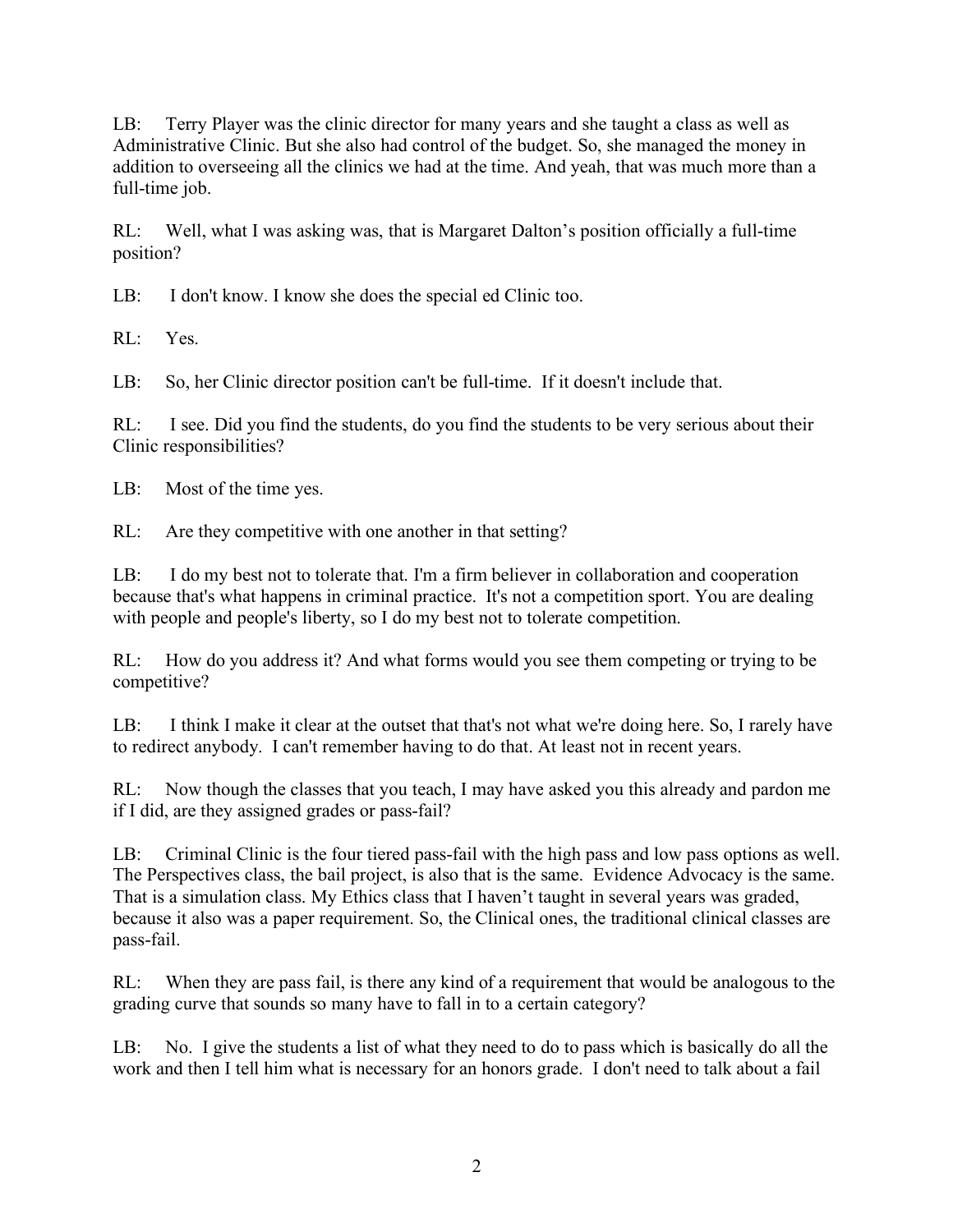although the last semester for the first time in years I gave somebody a low pass. That really destroys a grade point average but he got plenty of warning.

RL: So, it does figure in to their GPA.

LB: The low pass does and the fail does.

RL: We talked about, of course, when you were first a student and one of the very few women. When you started teaching had the proportion increased drastically from the time that you were student?

LB: 20 years ago, there still weren't a lot of women. I don't know if there were enough yet for critical mass but there were certainly more than there had been 10 years earlier, 10 15 years earlier. Nothing like today.

RL: And so clearly now we've gotten to a point where often the women make up more than 50% of the class. Did those changes cause any changes in clinic advising or dealing with clients?

LB: I don't think so. I think by then we were doing a juvenile clinic so anybody older than 15 was in position of authority.

RL: When you first came back to USD to teach, do you remember what political climate that was at that time in the world at large?

LB: In the 80s. I wonder if Reagan was governor back then. I think so. I think so.

RL: Did things that were going on in the nation and in the world have any effect on life in the classroom here?

LB: It had an effect on the life in the clinical program that's for sure. That during that 80s is when we started losing the social programs which is why I'm thinking Reagan must have been Governor because he's the one who started dismantling our social services infrastructure for people. So, we began having less and less options for clients with mental problems or drug abuse problems. We started losing our social service agencies.

RL: What kind of agencies were you working with?

LB: Rehab agencies. Outpatient Mental Health Services that were available, is all drug and mental health services that we utilized quite a bit. There were Shoplifters Anonymous services. I don't know if they're still around. Some of them were volunteer groups but all of them needed some funding somewhere and that started drying up.

RL: And the agencies just closed down?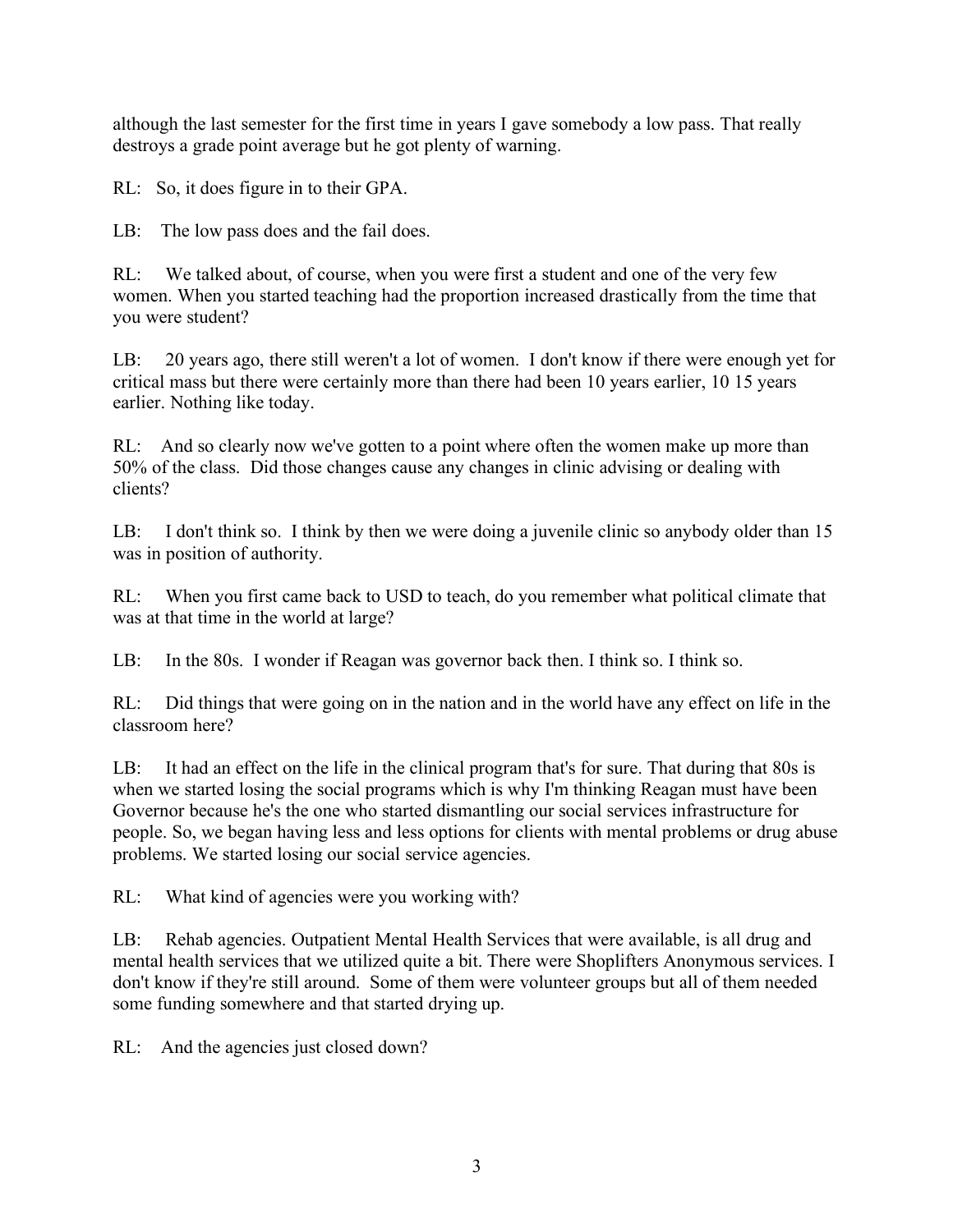LB: Yes. Most of them. There a few that still exists but it's an ongoing problem. The jails took over. The jails became our Mental Hospitals.

RL: We've talked a bit about, we talked more than a bit really, about the relationship of the clinic faculty to the non-Clinic faculty. And the whole I would say fight over faculty status. What, when Faculty status was granted. Were the requirements for sabbatical different in any way for the clinic faculty then for others?

LB: No. Nobody made an issue of sabbatical. Sabbatical rights. The main issue was whether or not we'd be able to vote on faculty appointments. That was the big battle. And the answer was no, ultimately. The secondary battle was whether we would have clinical tenure or whether we'd be on long-term contracts that some schools still use. Cornell being one of them. For their clinical faculty. And for some reason we wound up with clinical tenure.

RL: Which sounds like a better deal than long-term contracts.

LB: It is. I still have some of those old reports.

RL: So, from other from other institutions and what they were doing is that what you mean?

LB: No, from our committee reports we just had one committee after the other debating the issue for several years.

RL: I see. And there were actually Clinic instructors at that time on that on those committees.

LB: No.

RL: No there weren't.

LB: I don't think so.

RL: So, the reports are basically minutes of meetings that none of you attended.

LB: They were reports done in preparation for faculty meetings or committee meetings. There were, there was a committee on long-term contracts appointed by the dean at the time. And we have a committee reports that were presented to the Faculty. We could go to faculty meeting so I have copies of those. The long-drawn-out debate.

RL: Since the Faculty status has been granted has anybody new been hired?

LB: No.

RL: So, really there has not ever been any hiring process assigned to Clinic faculty.

LB: No. We lost two positions in the process. We did not gain any.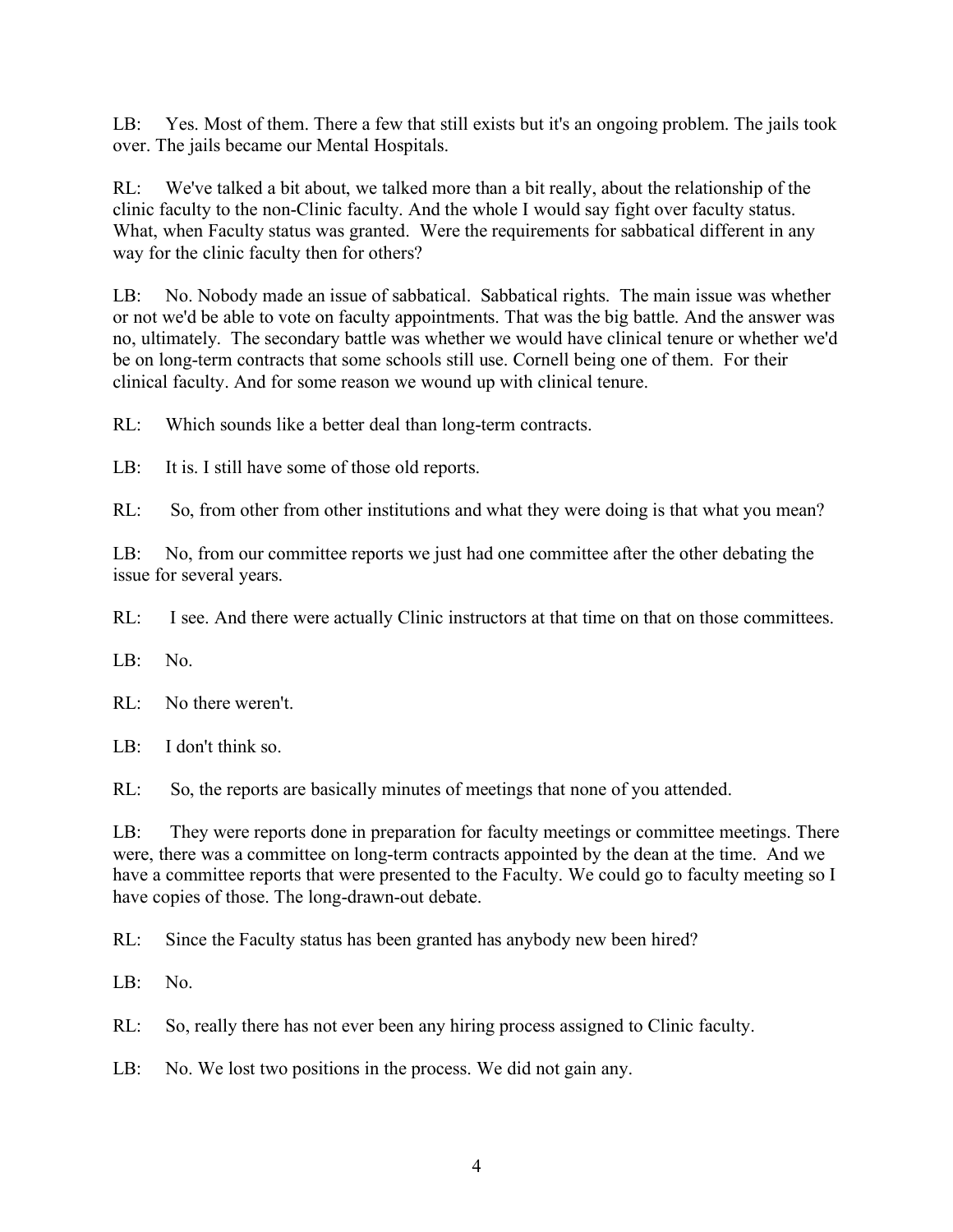RL: And the people who were granted faculty status were then granted tenure also, or did they have to go through additional process to achieve tenure?

LB: Alan and I, Alan Snyder and I were put on the clinical tenure-track when that track was invented. And we were on that track. For a couple years, I don't remember how long, and then we were the faculty voted on whether or not to give us tenure. And we went through the interviewing process just like everybody else who comes to campus for a job. Terry and Steve, I think I mentioned before, Terry Player and Steve Hartwell were on regular tenure-track status before Alan and I were up for consideration and they were demoted in the turmoil at the status meetings about Alan and me. To clinical tenure track, but they also had to interview for their jobs. And were ultimately granted clinical tenure. Corky was a faculty member on a contract and in the process was demoted to an administrator. So, he's no longer considered a faculty member.

RL: So, when you talk about interviewing were there other candidates that they interview for your position?

LB: Yes. Interestingly enough by that time clinicians across the country were savvy enough to inquire of clinicians where the job opening existed to see if they'd be interviewing for somebody else's job, to see if the position were currently filled, and the current candidate wanted to stay. So, we got many phone calls, over that period, asking if anybody was trying to save their job and many people declined to be interviewed as a result. There's sort of a clinical loyalty out there. So, we did have a couple people come to interview. As I recall but many more people called and said try and keep your jobs, we won't interfere.

RL: So, actually coming up for tenure was tantamount to the position being open.

LB: Applying for the position...

RL: Because it would have been an up or out.

LB: Right. So, we were interviewed like everybody else. And we did a presentation like everybody else. It was very painful.

RL: And did you also have to create some kind of a dossier?

LB: We had been reviewed. We had personnel committees that were appointed regularly as part of the contract process so we had been reviewed many times before the positions were converted to tenure-track. But yeah there was an additional review process and ultimately there was a review of scholarship.

RL: Did that bring up any conflict over the name of the scholarship? That the clinic scholarship was not traditionally scholarly?

LB: That debate happened when the decision was made to have a clinical tenure-track as opposed to regular tenure-track. And, yes, there were many discussions about what constitutes Clinical scholarship and whether that was different from the traditional scholarship. So, yes, and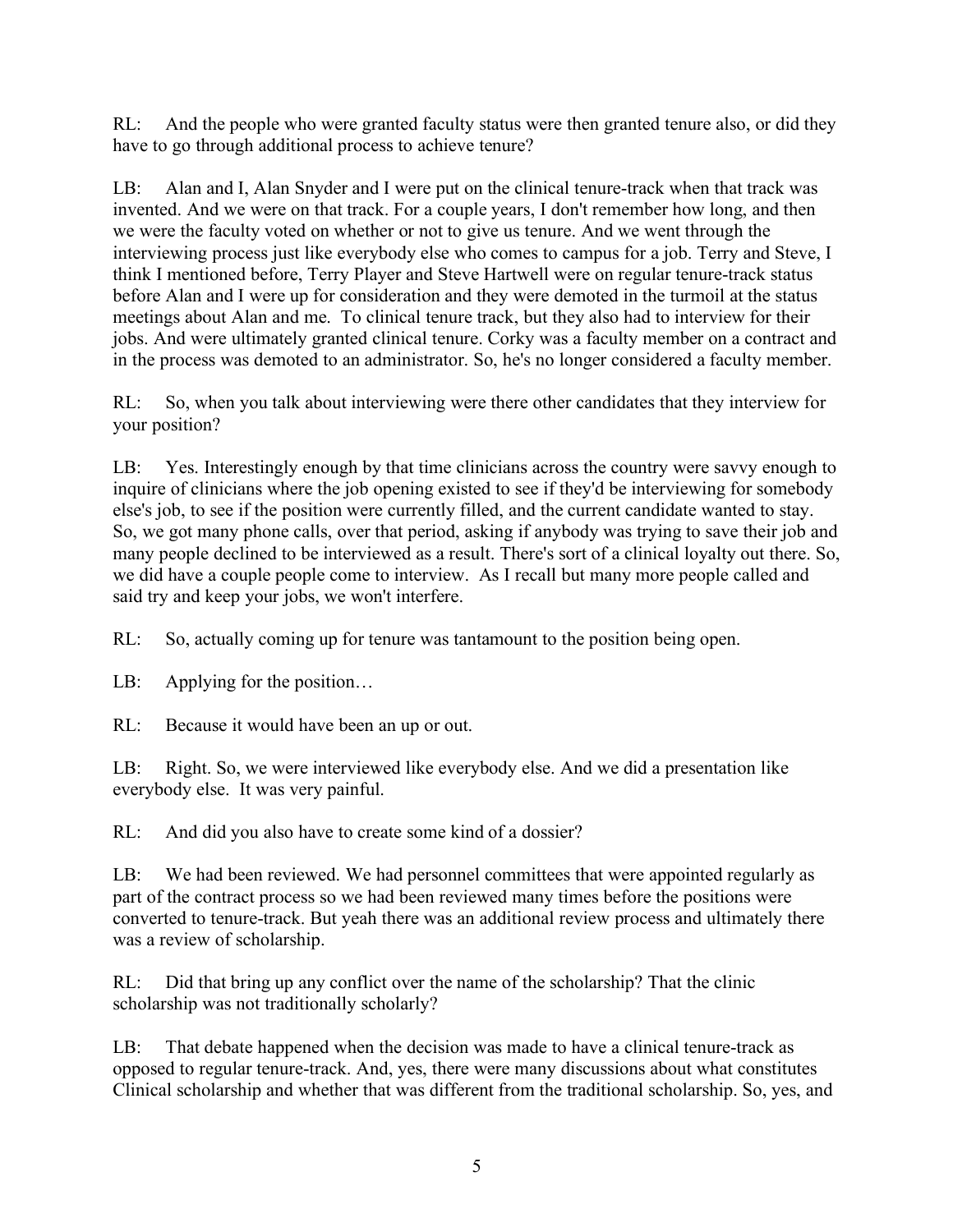those were some vary humiliating debates, since we sat through them. We being a clinician sat through them. Sort of the family dog approach again.

RL: And what was painful about doing the presentation and going through the process?

LB: Well I had a good time with my presentation. It was painful being told that we had to do one in front of people we thought were our colleagues, as opposed to group of strangers. And I decided I was wasn't going to do a theoretical presentation. I was going to conduct a class since that's what I was being hired to do. So, I did and I assigned homework ahead of time. I figured I was going to do an authentic clinical class. So, I had a good time.

RL: Could you call on people.

LB: Oh yes. I did call on people and it was astonishing how many people came up to me before class convened to tell me that they were unprepared and couldn't do the class. I think that neutralized, a hard time on the part of some of those, that would otherwise have happened.

RL: In the course of your teaching here you have taught under Deans starting with Don Wextine. Is that correct?

LB: Sheldon. Sheldon Kranx, I started under.

RL: Okay. So, that would be a Sheldon Kranx, Christine Strahan, Dan Rodriguez and now Kevin Cole, with Grant Morris in between.

LB: A couple times. Three times.

RL: Three times exactly. Did you experience, other than what we've already discussed with Dean Strong, differing approach to clinical education on the parts of the dean?

LB: Oh, definitely. Sheldon was absolutely a supporter of clinical education and he was very involved in the legal community in San Diego USD. He brought USD an enormous amount of respect that we have since managed to fritter away in large part. But people respected him. Respected the institution. Respected the clinical program, despite how small we were at the time. We were still really on the cutting edge in the country. And he supported us in every way other than economic. Our salaries were terrible. Probably because we were on short-term contracts. He just didn't pay us very much.

RL: Did your salaries go up when you received a tenure-track status?

LB: I think mine did. Alan, I think Alan's went down if I remember correctly. Alan and Corky were on soft money many for many years, not University money. And I'm not sure how that worked. They can tell you better than I but my salary did go up.

RL: So, you were saying Sheldon was supportive.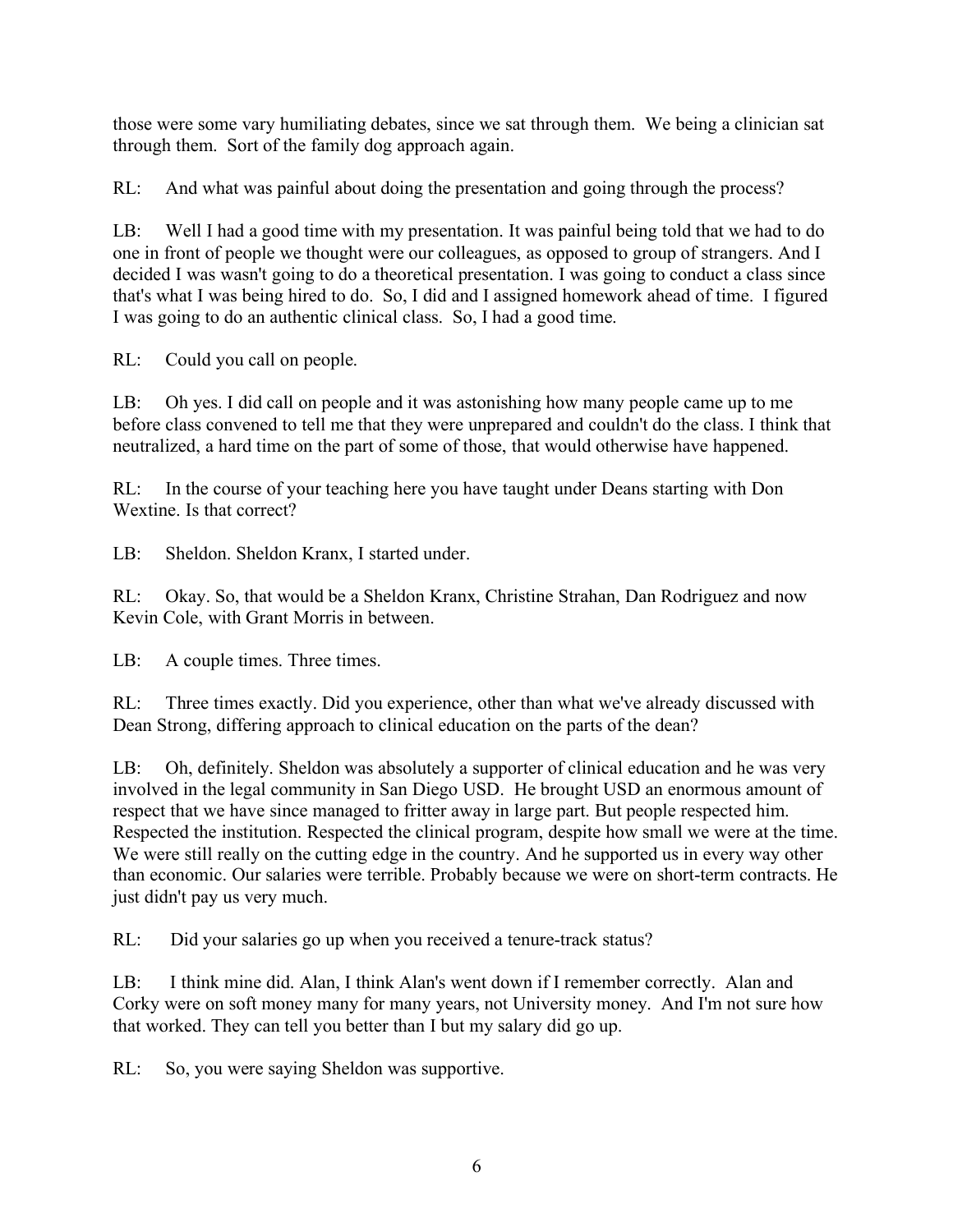LB: Absolutely. He was a great role model for clinical education and very charming. We used to say the clinicians the four of us, or six of us, to be hauled into his office to talk about something we thought and then we'd walk out with a new project and we never did know how that happened. Very persuasive man. Christine ultimately was anti Clinic. She did not want it. She thought it was a waste of resources and did not want anyone to, she wanted control of whatever happened in the legal clinic and by definition you really can't do that if you're dealing with five clients. That bothered her and it bothered her that the Criminal Clinic was invited to come out to juvenile court. Because of a separate connection that I had with Nap Jones, who's also an alum, and was the presiding judge out there. She was very concerned about whether we were going to tarnish the reputation of the school somehow. And I don't think she respected criminal defense work anyway, and the clinics in general. So, she had control issues. Dan, he didn't hurt the clinics, but he didn't use any of his capital to make things better either. I think he raised my salary considerably and I imagine he did that, I don't know if he did that to the rest, but I imagine he did. We were way out of sync with the rest of the faculty. He was sort of neutral. He did nothing to repair the damaged Christine did to our reputations in the legal community. She really ended what Sheldon had done. So, that's work left for Kevin Cole to try and repair. And that's a shame.

RL: I thought now that we'd move on from faculty and from deans and talk about support staff. As you smile, okay, what can you tell us about different secretaries? And other support staff that worked for the clinic program?

LB: Well we've had quite a colorful collection. When I started Lucille Stevens was there. Lucille is still, she's retired, but she still active in the community. She was a force to be reckoned with. I love her dearly. She ruled the clinic with an iron hand, in terms of what her responsibilities were. So, from an administrative point of view, you did what Lucille told you to do. I still remember she got into a fight with the fire marshal over a doorstop and Lucille won. We had a wood door stop. Apparently, the fire marshal came to inspect the building and was going to take it away. And I don't know how the Dean's office got involved, because I was in court at the time but when I got back, I was told there had been an uproar. And we still had our door stop. And the Dean's office was calming down the fire inspector.

RL: Wonderful.

LB: So, Lucille was there for a very long time.

RL: How did she relate to the students?

LB: She could be a bit caustic. She expected a lot. She expected people to behave like adults and do what they're supposed to do. And because they were students, they didn't always do that. But by and large, I think students respected her. And I think it was a pretty good relationship. We had, as I mentioned before the tape started, we had one secretary who joined the Commune after selling all of her personal belongings. That was an interesting person she had a very otherworldly alternative Universe approach to her work which could make things pretty difficult. She was there for a little while. We had one woman who had all of us working on her legal problems and we didn't know it. I was working on her criminal problems. I think Hartwell had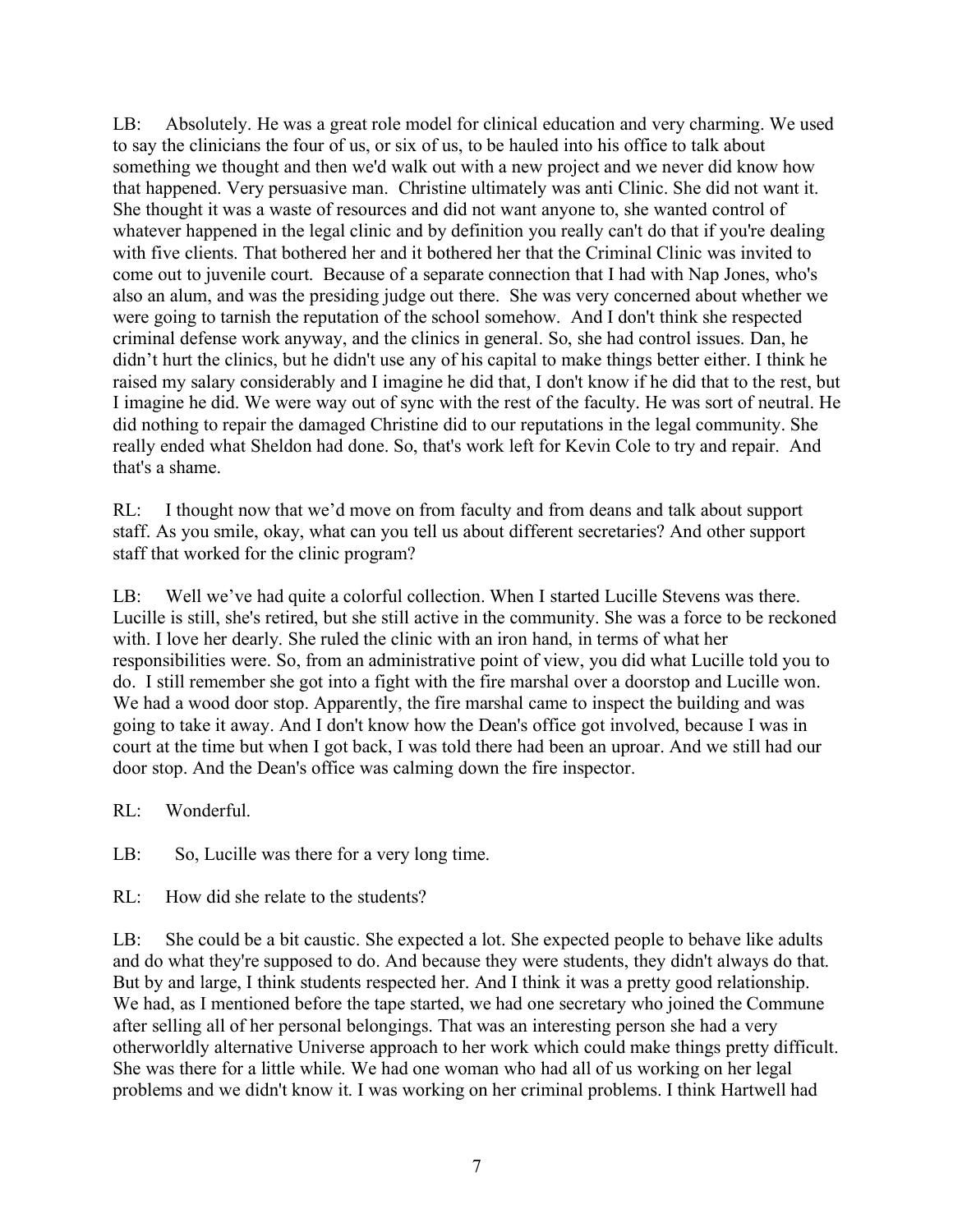her landlord-tenant issues. Alan had some juvenile issues, I think. And Terry had something else. We were all representing her somewhere.

RL: And you didn't talk to one another?

LB: We didn't talk to one another. We took privilege very seriously until it all started to unravel. And it helped that she brought fresh-baked cinnamon rolls almost every morning.

RL: Sounds like a quid pro quo to me.

LB: Yeah, that was a disaster. Her work was disastrous.

RL: But she got good legal services.

LB: She got good legal services for nothing and brought us desert in the morning. We had another woman who had a drug problem but she was the fastest typist I've ever seen. We would hand her a document to type and it was almost done by the time you turned around and left her office.

RL: How accurate was it?

LB: Absolutely accurate. She had an incredibly short fuse we later learned, due to her drug problem. And she was an amazing softball player. Corky can tell you more of that story. She had one hell of a fastball probably drug-fueled.

RL: Well she wouldn't be the only one nowadays.

LB: No. she would be in good company now. And we had somebody else who kept trying to tell Terry what to do and would send out emails once we had computers to students. Telling them her version of the legal advice and to ignore what Terry told them. And she complained about all of us. She complained about me in particular because I would leave voicemails for her late at night because I work late at night. And she said I expected her to be on call 24/7 just because of the voicemail. She wound up suing the University, and the clinic and all the clinicians but apparently it just evaporated somewhere. We finally terminated her. Thank God so we've had quite a colorful history.

RL: Any who were not that colorful?

LB: Well, Lucille was grounded at least and didn't have any legal problems that any of us knew about. She played the violin in the University Symphony. So, she was pretty normal but nobody else was. Oh, yes there was. We had Nina Crow who was our paralegal for many years. She was fabulous, she organized the cases for every clinic perfectly. And kept everybody on top of what we were supposed to be doing.

RL: Was she a graduate of USD's paralegal program? Do you know?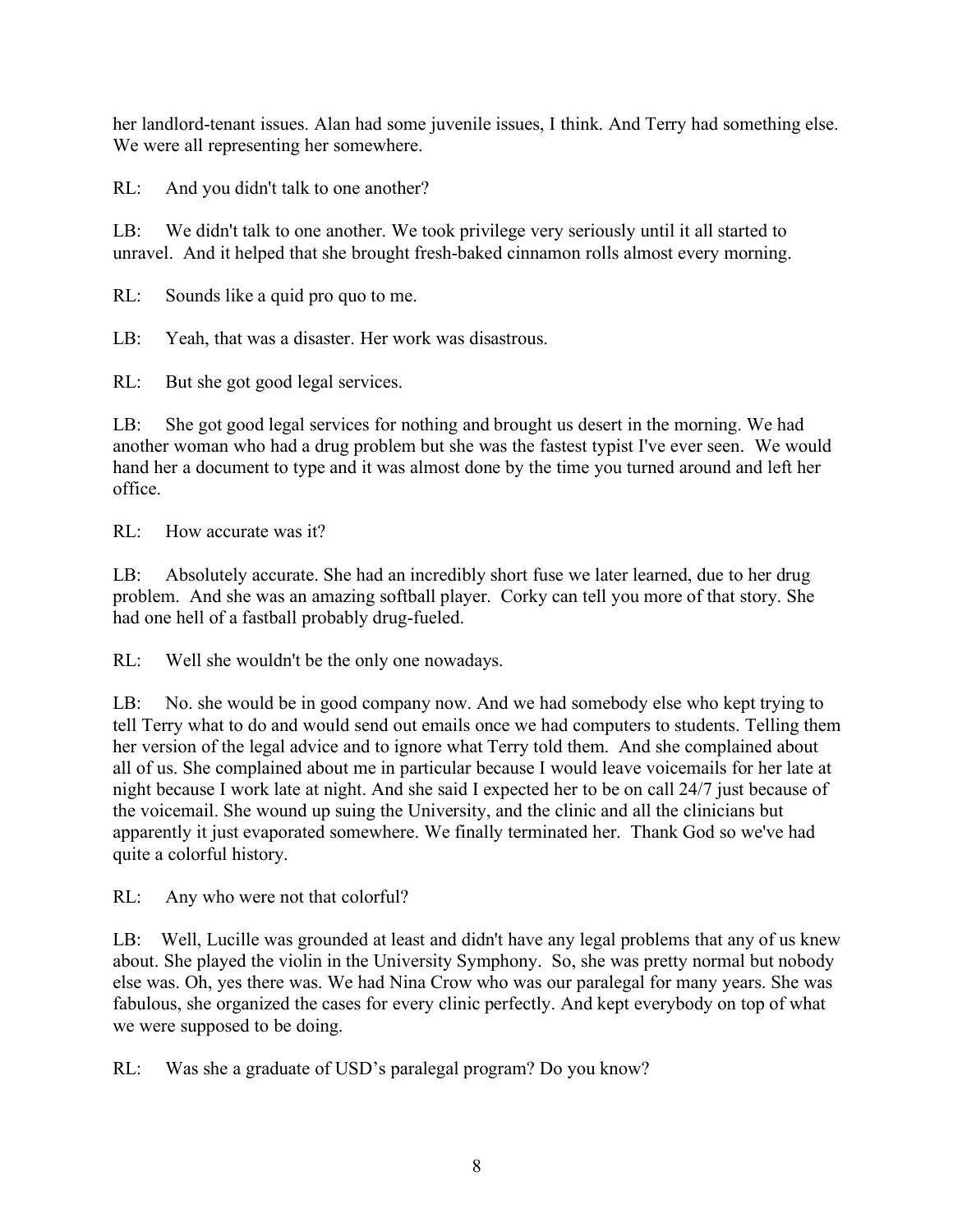LB: I don't know. She was wonderful. She fell in love and got married and moved to Laguna Beach the nerve. I still miss her she was sort of the beacon of light in the middle of the chaos.

RL: What emphasis, if any, do the clinic faculty place on research and publishing?

LB: Everybody's different. I think. I think of all of us Steve Hartwell probably approaches the closest to the traditional faculties. He's written quite a bit. All of us have written some except for a Corky. I think Corky did write a practice book early on. I don't know. Depends on who in the traditional faculty you're talking about. Some of them don't write either. Write less I should say.

RL: What type of Library did the clinic have when you first came?

LB: I think it was all sitting in 308. And it wasn't much. I think we had the codes and everything else we had to come over here for. I don't remember any. Well we certainly didn't have computers when I started. So, we just have the code books. We had the blue annotated codes and that's it.

RL: Did you use that faculty library that was across the hall?

LB: Yeah, that's right. We did. We had some of them. That's where some of the cases were. So, yeah, we did have access to that. But it was all hardcover books for everybody.

RL: How has the collection changed over the years?

LB: Now we have computers. Students do Lexis and Westlaw. I still don't know how to use either one very well.

RL: So, what do you use?

LB: I still use books.

RL: And has the collection grown?

LB: The clinic library has moved down the hill as far as I know with the Legal Clinic offices. And I don't go there because I don't have a live Clinic. I have the six packs, the penal code and various other code sections in the paper back that I use. If I need to, I'll figure it out in Lexis. And I don't very often.

RL: Now, we've talked about the subject areas that you've taught and do you remember any time when there was some major appeal in the law or in the statutory system or some major case that came down that really overturned everything? Made the way that you practiced different?

LB: Three Strikes. Three strikes law was passed about the time we shut down the juvenile clinic. So, as a clinic we didn't have any contact with that. But that certainly changed the criminal landscape. That would that was a 94? 92-94, something like that.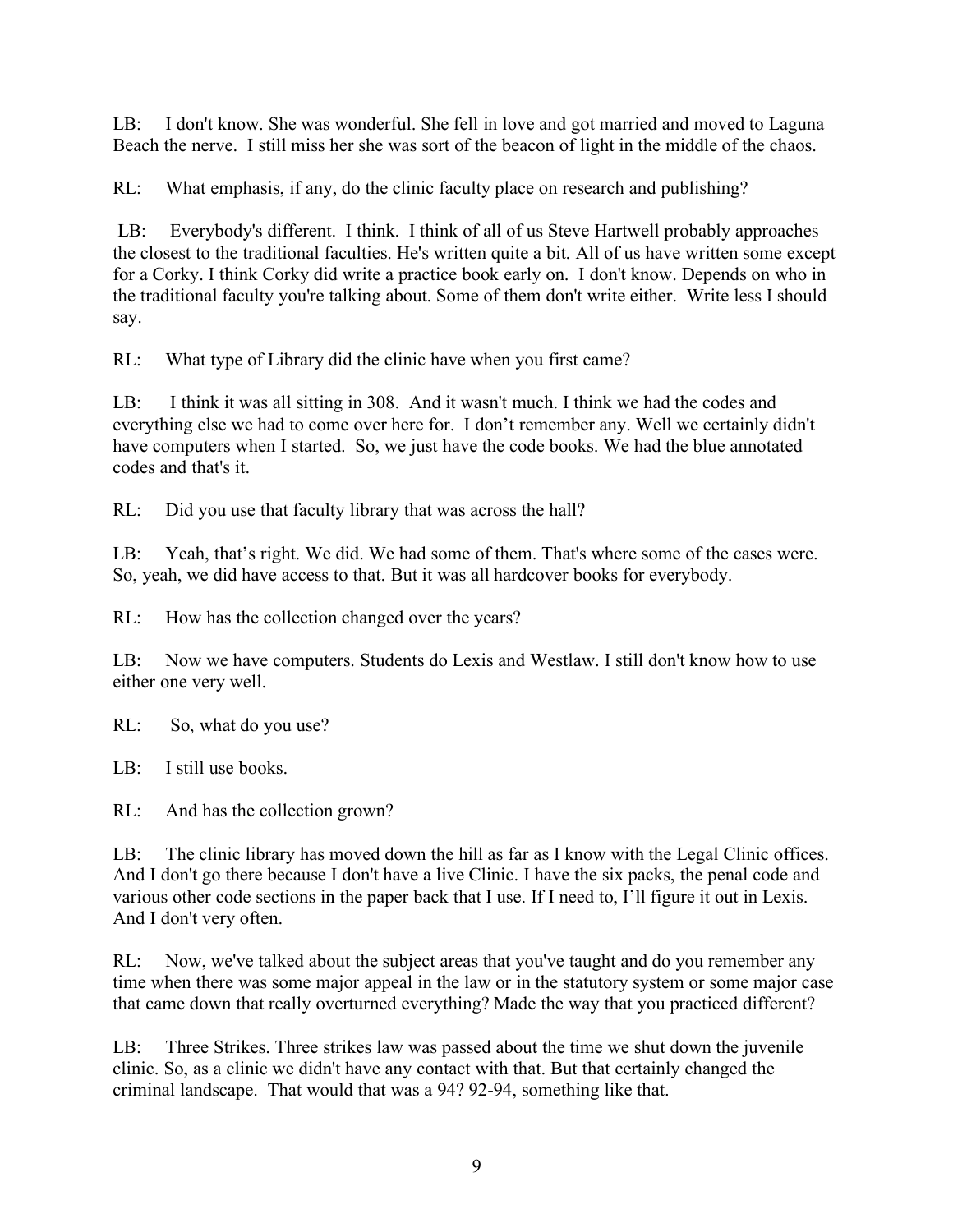RL: It was closer to 94 I would think then 92.

LB: Could be.

RL: So, you've talked about before and after computers do you remember the actual introduction of computers into your work life and into the clinic?

LB: Yep, Terry bought K Pros for everybody. The old K Pro machines over the objection of the Provost office. Who thought, the Provost office thought the computers were a passing fad. But since Terry had control of the budget, we had enough money and she worked out some deal with K Pro. We all got one.

- RL: Was this before the rest of the faculty got them?
- LB: Oh, absolutely. We were way before anybody else. Nobody else got K Pros I don't think.
- RL: Do you, so that Provost at that time was Sister Sally.
- LB: Sister Sally. Thought it was unnecessary. An extravagence.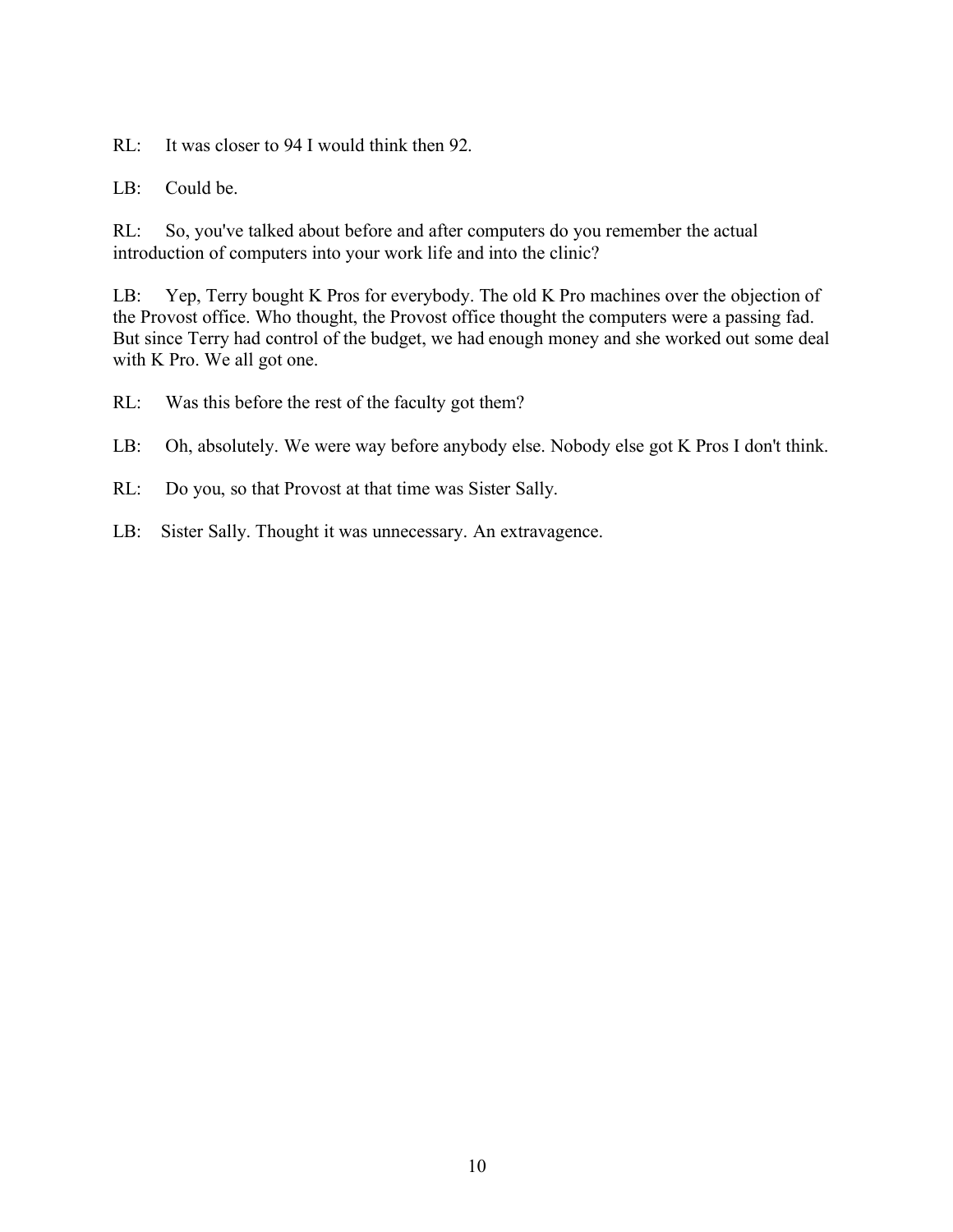## CONVERSATIONS IN LEGAL EDUCATION:

ORAL HISTORIES OF THE FIRST HALF-CENTURY OF THE UNIVERSITY OF SAN DIEGO SCHOOL OF LAW

Narrator: Professor Laura Berend Interviewer: Ruth Levor Recorder: Ruth Levor Date: September 6, 2006 Accession No.: OH-LRC-Berend-3B TAPE 3B: SIDE A

f

RL: This is an interview of Professor Laura Berend for the project Conversation in Legal Education. Oral histories of the first half century of the University of San Diego, School of Law. The interview is being conducted by Ruth Levor at the University of San Diego, School of Law Legal Research Center on September 6, 2006. This is the third session of this set of interviews. Tapes and transcripts of this interview will be archived at the University of San Diego's Copley Library.

RL: When the K Pros were purchased for the clinic program, did you use yours right away?

LB: I did with some help figuring it out. This was very new to all of us so nobody knew what they were doing.

RL: What did you use them for? What did you start out using them for?

LB: All we could do was word processing. I don't think there were any research programs available. It was just a word processor. So, we used it for Motions, class notes. That's it. That's all you could do with it. Writing. I think I probably wrote some course materials on there.

RL: Did the K Pros have a hard drive or did you have to put two discs into it?

LB: They had the old five and a quarter inch floppies. I don't remember a hard drive. I think they must have, but I don't know. Terry would know that one.

RL: And so how did that progress then? How long did you have those K Pros?

LB: It had to be a couple years. Terry was very much into computers so when something was available to replace them then she did. I don't remember what they got replaced with. I don't think legal research on the computer was available for quite a while. I don't know when that became available. I remember using whatever the machine was that I was issued just really for class notes. We gave one to the students to use for their legal work so there was one of available for, at least one available for students to use. But it was new to everybody.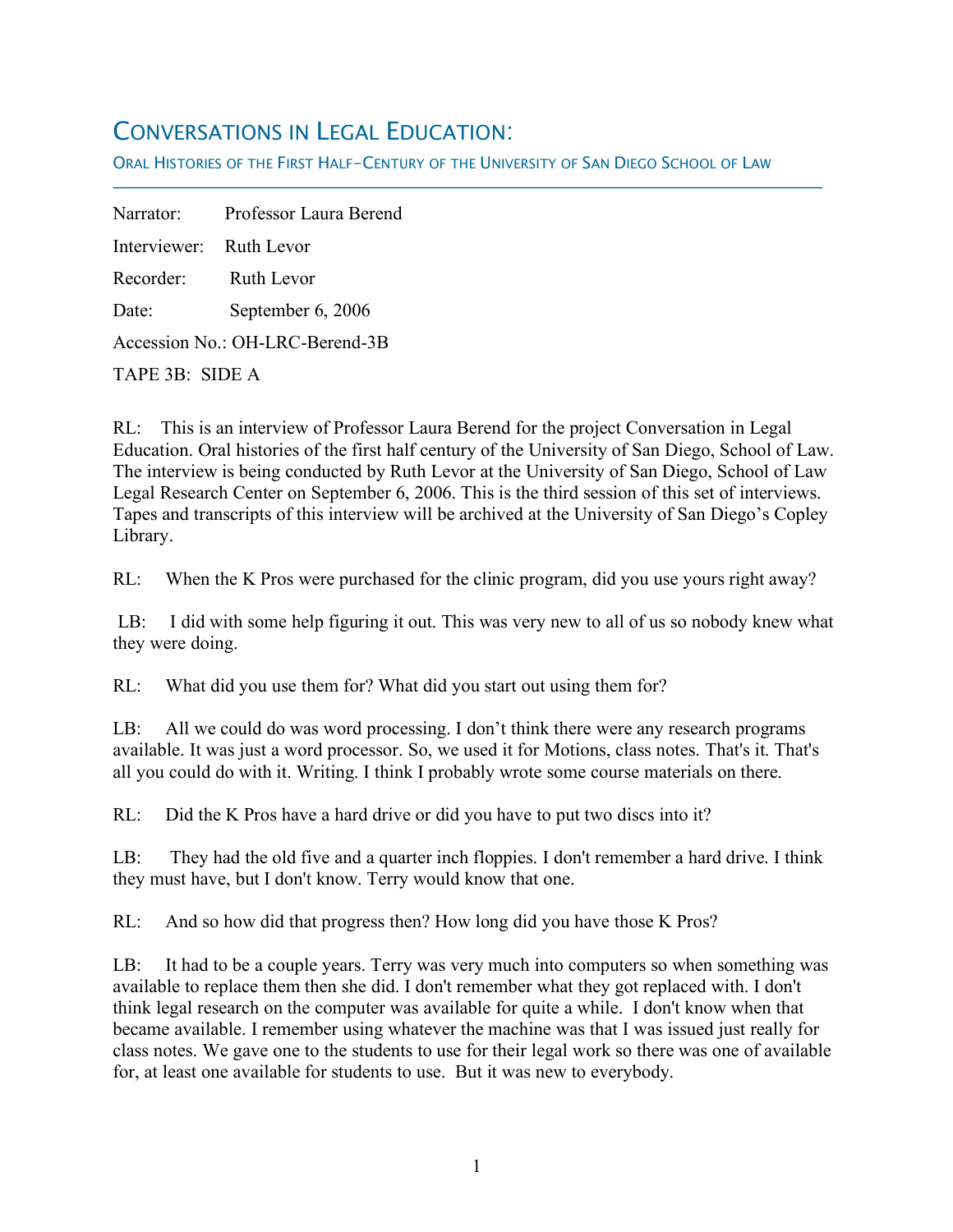RL: Did they work well?

LB: The K Pros looking back were glacially slow. It took forever. They had orange letters and the screens were very hard in the eyes but we didn't we it then. It was not a good color. But eventually, yeah, I don't remember a lot of breakdowns. And Terry built a computer. She learned about the parts and what went into them because we didn't have any support. We didn't have any computer people in the faculty. And I don't know if the University had anybody so we are pretty much on our own.

RL: What are some of the, I know that you're active in the community, what are some of the organizations that you've been active in?

LB: Well the legal ones there's a criminal defense Bar Association that still exists. I was on the board of that for years. Criminal Defense Lawyers Club have I been on in that for years. And I was President for a year and on the board for a long time. I'm the immediate past president of the San Diego Psych Law Society. And I was I am still on the board of that have been a board member for a long time. Those are the legal ones. There was women's criminal defense bar which was it self-defense organization for the few of us who are out there.

RL: You don't mean self-defense in the traditional physical sense.

LB: Just to keep us alive in the profession. Give us somebody to talk to who was in the same boat and that sort of phased out when there were more women in the profession. That it was very helpful while it existed. So, those are the local ones. That's all there are. Oh, and the County Bar. I am about to get off the legal Ethics Committee I think and take a break for a while and I haven't been active for a couple years. I don't think I will be until I teach my class again.

RL: Now I know you've collaborated with Jean Montoya. You talked about that. What about with colleagues at other law schools that you collaborated or had professional friendships with them?

LB: Larry Bentor teaches at Cal Western and he teaches the equivalent of my Perspectives class. We try to alternate. He uses it. He teaches that piece as part of his Criminal Procedure class as an advanced seminar. But the idea is the same. I forgot to mention I was on the board of Federal and Appellate Defenders for, took over from Walt, that lasted 17 years and now it's Jean has replaced me. Thank God. It's a long time. So, Larry Bentor is an ongoing colleague that's course-related. Linda Martin is a clinician at Cal Western. Who's a friend. We don't collaborate on anything. Mark Weinstein is also a Cal Western person who should logically be a colleague probably because he does a Criminal Clinic there, but we don't talk very often. There is a couple of people at Thomas Jefferson, but I hardly ever see them, and the names don't come to mind.

RL: How much of your USD colleagues would you say you worked most closely with or just kind of hung out most closely with?

LB: Besides the clinical folks. Probably Lynn Dallas and Shawn Martin.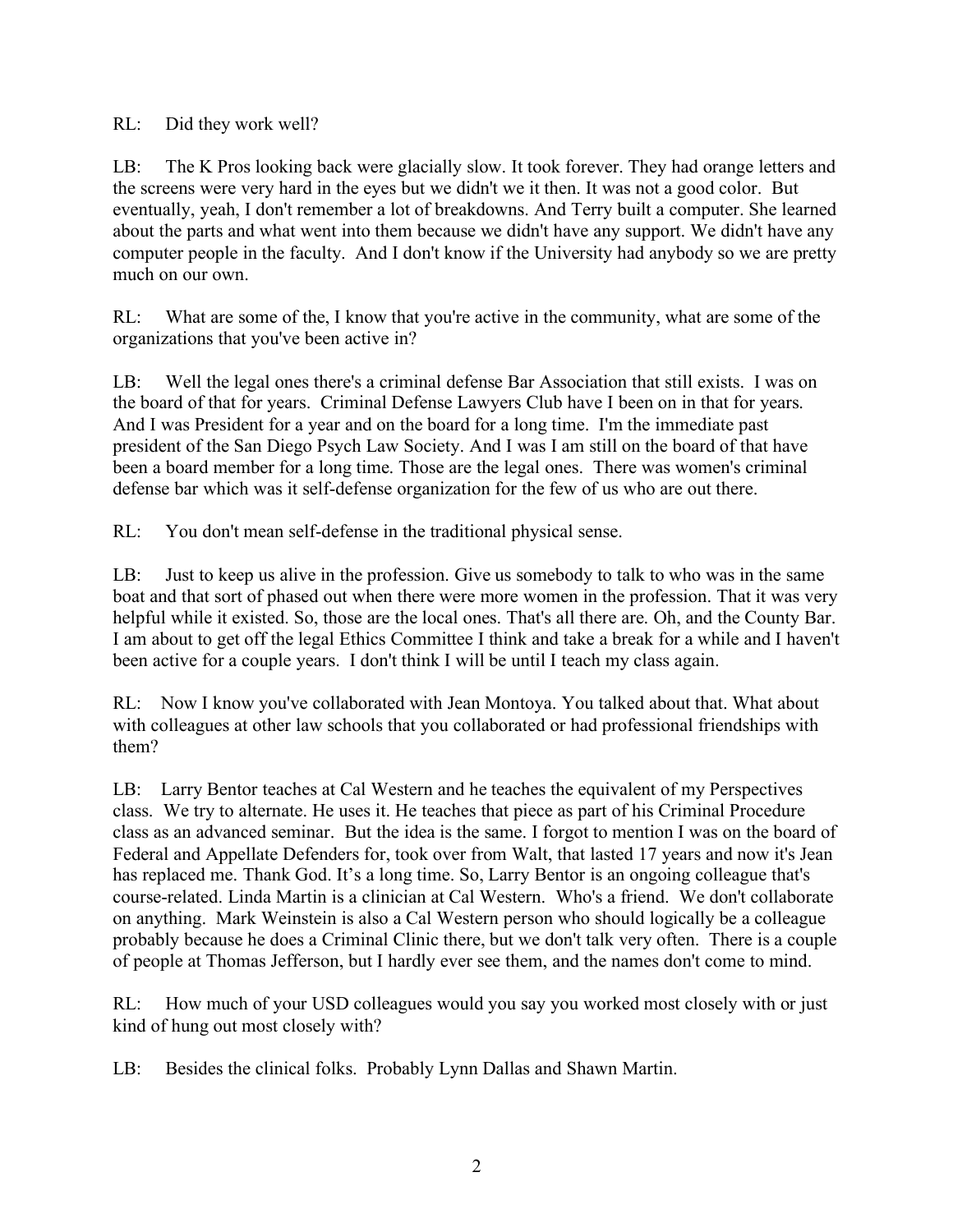RL: But let's step back a little and get philosophical.

LB: And Ginny Shu actually.

RL: And Ginny Shu. Okay, that was philosophical. What advice would you give to someone starting out as a clinic educator today?

LB: I would say pick a school that supports the clinic wholeheartedly, on the order of Cal Western. I think that's really helpful to some personal satisfaction.

RL: Now when you single out CA Western to talk about support, are you talking more about financial support?

LB: No. I'm talking about the other faculty being supportive of the clinic in the sense of respecting what the clinic does and being helpful. I don't know if I mentioned it before but the Cal Western faculty helps with site visits. They do Clinic placements all over the country. Some in Alaska. Some in Arizona, I think. As well as California. Maybe Oregon. And they take the ABA rule seriously and do site visits to make sure students are getting a quality experience. And the rest of the faculty volunteers to help with those. I can't imagine that happening here. Even if we had those placements which we don't. I think that would be. I think that would be my first piece of advice is look for a supportive environment.

RL: Anything else?

LB: Make sure you have enough practice under your belt so it gives meaning to your teaching.

RL: What has been particularly satisfying to you about your career here?

LB: Seeing the student progress into what I consider good advocates in criminal justice and to me that means lawyers who are honorable and have unquestioned integrity. And I think that's true the majority of them and I'm in touch with enough of them so that makes me feel really good. Product I think is what somebody might call it.

RL: And what do you think has been the biggest changes that you've seen here. I know you seen a lot but it's just the most striking type of change that you've seen at USD?

LB: At USD in the law school or USD generally?

RL: In general.

LB: Well USD has expanded into a mature University and I don't think that was true when I started. I think there are lots more schools and lots more programs than existed. I think there's at least university-wide a recognition that there's a community out there that the school needs to be a part of. The law school itself, I think first thing that comes to mind, is it has become much more right-wing, much more conservative than it used to be. Much more active in seeking out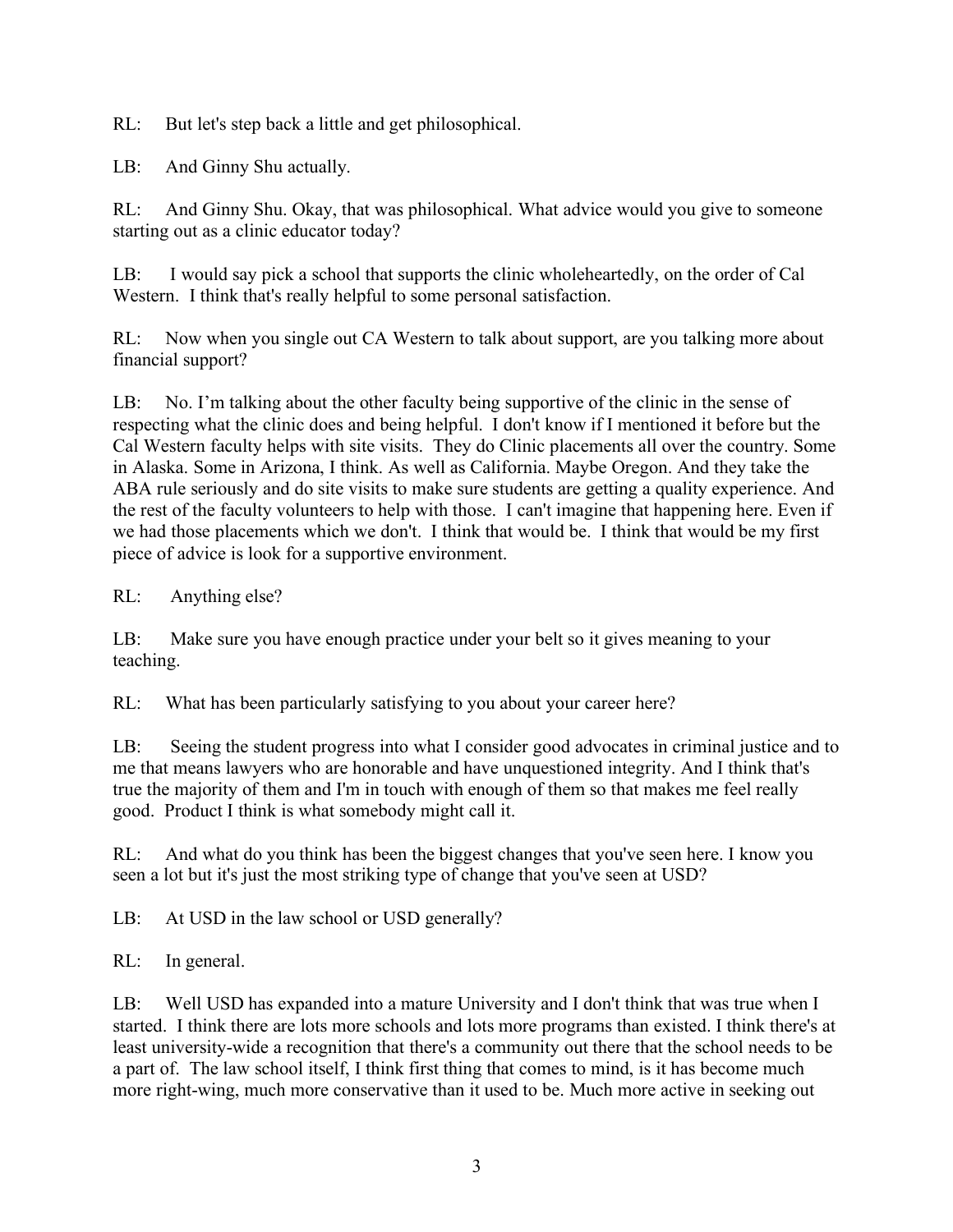right-wing supporters. Which is troubling in the sense that it's almost an exclusive approach that is a further snub to the legal community that I'm in touch with. On the one hand we try and reach out to alums in order to get money from them. And on the other we come across is not very inclusive.

RL: Looking back and looking forward, what kind of changes do you anticipate in legal education and clinical education further on into the 21st century?

LB: I think Clinical Education, in spite of our faculties attitude has expanded so it's certainly part of the mainstream nationally. And has become very creative in different parts of the country. There are many different types of clinics doing a lot of good work in the community. And pro bono has certainly pro bono work is certain become part of the main stream too. Which is a good thing. So, I think clinical education is here to stay. From our experience I think a lot of our new hires have joint degrees and I don't know if that's true nationally. It's interesting the backgrounds of these folks, these new faculty, are very interesting. And much broader I think than just the law faculty and I kind of hope that's true in the future. I hope that gives the legal education some diversity that we don't currently have. And I think we're getting more minority students represented in our student body. I hope that's a national trend as well. I think maybe opportunity is opening up for minority students. But at the same time some of the doors may be slamming shut because of the cost and I don't know how that's going to play out. I think the loan students are currently carrying are staggering. That's got to have an influence on not only coming here to begin with but choosing a career once they get here and that's troubling.

RL: So, I've asked you all kinds of questions and all kinds of topics but it's possible that maybe you have some strong impressions or memories that I just didn't know to ask about. Can you think of anything that you were waiting to talk about that hasn't come into our conversations and that you'd like to add before we wind them up.

LB: I can't really think of any areas that we didn't talk about casually before we set a date to begin with. Having said what I just did, about people thinking about going into teaching, in a way I had occasion to think about this yesterday, in a way I kind of regret thinking of San Diego as my home because I haven't been willing to leave. So, I think professional satisfaction gave way to a personal choice in terms of choosing where to live. Had there been a law school in town with a more welcoming faculty besides Cal Western I think I would have gone there. And been much happier professionally and that's too bad but it's my choice to live here. So, I think students are faced with those choices to. It happens all the time. They all want to stay here but they have to choose where the jobs are and then think about coming back. So, that's a reality for anybody focused on San Diego, I think.

RL: Quite true. Well I want to thank you not only for your time in these interviews but for the support that you've given me outside of our talks here. For recommending other interviewees to me. For getting information about our first female law professor so that I was able to interview her. And for telling me some of the tales out of school that you that you've told that sent me off in some other good direction. That I think you've been very helpful to our Oral History Program and I want to thank you for that.